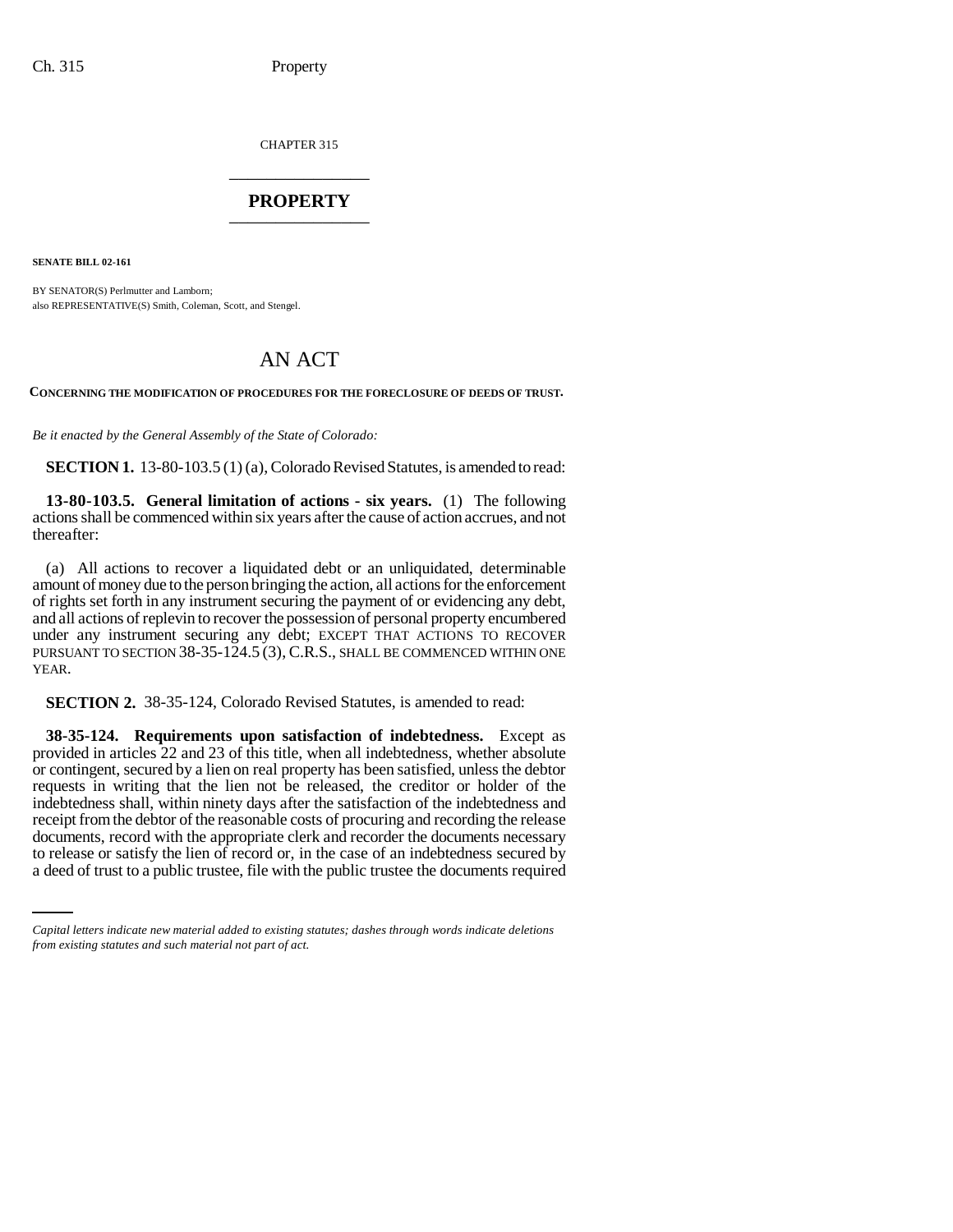for a release as prescribed by section 38-39-102. If the debtor requests in writing that the lien be released, or fails to request in writing that the lien not be released, then the debtor's request or the actual release shall cancel any obligations on the part of the creditor or holder to make any further loan or advance that would be secured by the lien. If the person satisfying the indebtedness requests in writing delivery to him OR HER of the cancelled instruments of indebtedness at the time of satisfaction, the creditor or holder shall be relieved of any further obligation or liability under this section after such delivery has been completed. Upon satisfaction of the indebtedness, the creditor or holder shall return to the person satisfying the indebtedness all papers and personal property of the debtor which THAT have been held by the creditor or holder in connection with the indebtedness. Any person CREDITOR OR HOLDER who fails to comply with this section shall be liable to the owner of the real property encumbered by such indebtedness AND TO ANY OTHER PERSON LIABLE ON SUCH INDEBTEDNESS FOR ALL ACTUAL ECONOMIC LOSS INCURRED ENFORCING THE RIGHTS PROVIDED UNDER THIS SECTION, INCLUDING REASONABLE ATTORNEY FEES AND COSTS.

**SECTION 3.** Part 1 of article 35 of title 38, Colorado Revised Statutes, is amended BY THE ADDITION OF A NEW SECTION to read:

**38-35-124.5. Effect of written payoff statement.** (1) ANY PERSON OR ENTITY PROVIDING CLOSING AND SETTLEMENT SERVICES FOR A REAL ESTATE TRANSACTION AND TO WHOM A PAYOFF STATEMENT IS ADDRESSED SHALL BE ENTITLED TO REASONABLY RELY ON THE AMOUNTS THAT ARE SET FORTH IN SUCH PAYOFF STATEMENT FOR THE TIME FRAME SET FORTH THEREIN AND SHALL NOT BE LIABLE TO THE CREDITOR OR HOLDER OF THE INDEBTEDNESS OR ITS AGENT FOR ANY OMITTED AMOUNTS, UNLESS A WRITTEN AMENDMENT IS RECEIVED BY SUCH PERSON OR ENTITY PRIOR TO THE CLOSING OF THE TRANSACTION. UPON PAYMENT TO THE CREDITOR OR HOLDER OF THE AMOUNTS STATED IN THE WRITTEN PAYOFF STATEMENT, AS MAY BE AMENDED, SUCH CREDITOR OR HOLDER SHALL BE REQUIRED TO COMPLY WITH THE RELEASE PROVISIONS OF SECTION 38-35-124.

(2) ANY CREDITOR OR HOLDER OF THE INDEBTEDNESS WHO FAILS TO COMPLY WITH THE RELEASE PROVISIONS OF SECTION 38-35-124 AS REQUIRED BY SUBSECTION (1) OF THIS SECTION SHALL BE LIABLE TO THOSE PERSONS OR ENTITIES TO WHOM THE WRITTEN PAYOFF STATEMENT WAS ADDRESSED FOR ANY ACTUAL ECONOMIC LOSS SUFFERED BY SUCH PERSONS OR ENTITIES, INCLUDING REASONABLE ATTORNEY FEES AND COSTS IN ENFORCING THE PROVISIONS OF THIS SECTION.

(3) NOTWITHSTANDING THE PROVISIONS OF THIS SECTION, IN THE EVENT OF AN ERROR IN THE WRITTEN PAYOFF STATEMENT PROVIDED BY A CREDITOR OR HOLDER OF THE INDEBTEDNESS OR ITS AGENT, THE CREDITOR SHALL RETAIN ANY REMEDIES, LEGAL OR EQUITABLE, TO COLLECT DIRECTLY AGAINST THE OBLIGOR ANY UNSECURED ADDITIONAL AMOUNTS DETERMINED TO BE OUTSTANDING.

**SECTION 4.** 38-37-108, Colorado Revised Statutes, is amended to read:

**38-37-108. Form of payments to public trustee.** All moneys payable to a public trustee at any foreclosure sale under the provisions of this article or upon redemption or cure under the provisions of article 38 of this title shall be in the form of cash or by electronic transfer to an account of the public trustee available for such purpose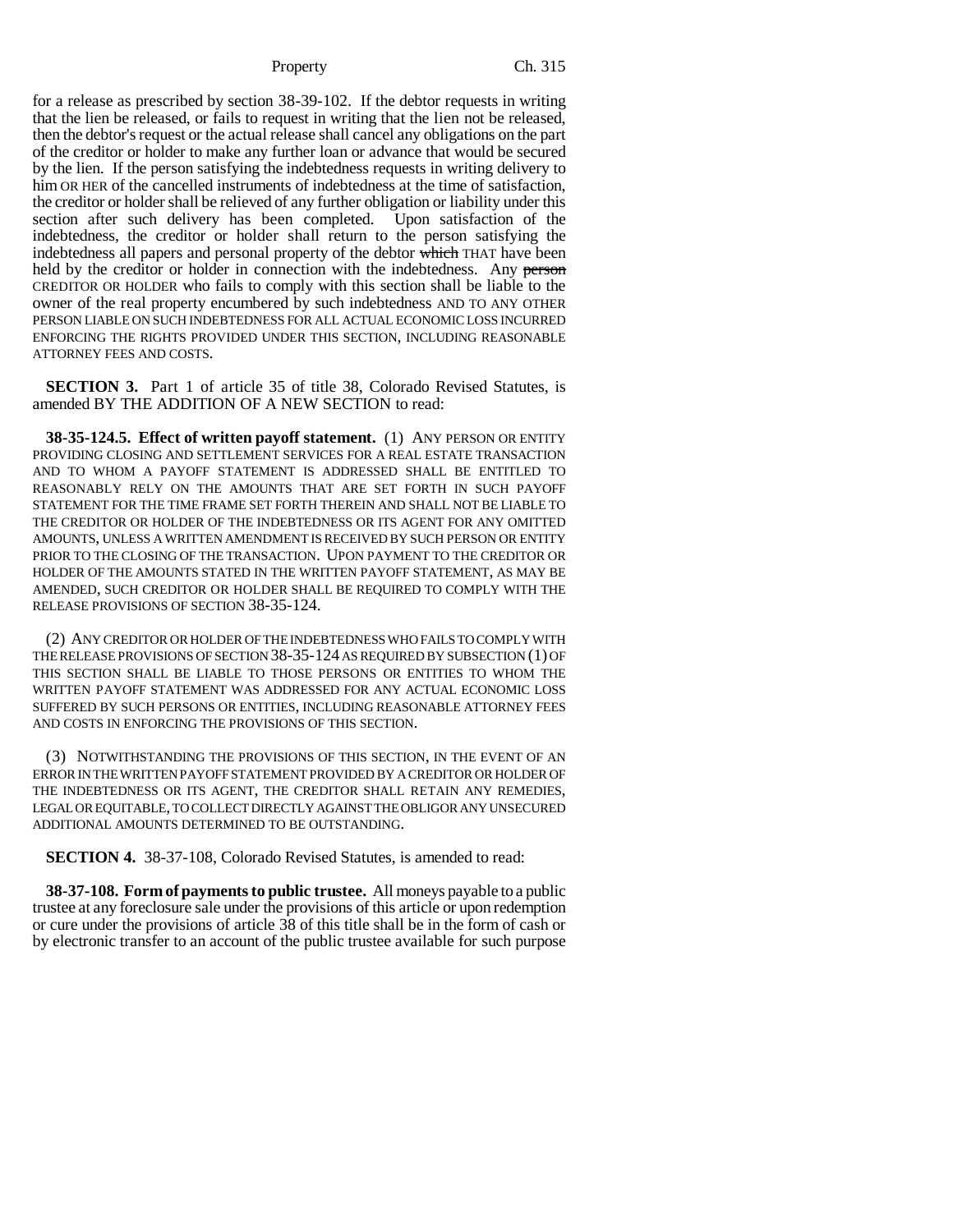or in the form of a certified check, cashier's check, or teller's check, OR A DRAFT DENOMINATED AS AN OFFICIAL CHECK THAT IS A TELLER'S CHECK OR A CASHIER'S CHECK AS THOSE TERMS ARE DEFINED IN AND GOVERNED BY THE "UNIFORM COMMERCIAL CODE", TITLE 4,C.R.S., made payable to such public trustee, certified or issued by a federally chartered FEDERALLY-CHARTERED or state-chartered financial institution, as defined in section 15-15-201 (4), C.R.S., licensed to do business in the state of Colorado.

**SECTION 5.** Article 37 of title 38, Colorado Revised Statutes, is amended BY THE ADDITION OF A NEW SECTION to read:

**38-37-113. Checking account - custodial funds.** (1) IN THE PERFORMANCE OF HIS OR HER DUTIES UNDER ARTICLES 37 AND 38 OF THIS TITLE, THE PUBLIC TRUSTEE OF EACH COUNTY SHALL HAVE THE AUTHORITY TO ESTABLISH AND MANAGE A CHECKING ACCOUNT OR SIMILAR BANKING SERVICES WITH A BANK THAT HAS BEEN DESIGNATED AS AN ELIGIBLE PUBLIC DEPOSITORY UNDER THE "PUBLIC DEPOSIT PROTECTION ACT", ARTICLE 10.5 OF TITLE 11, C.R.S.

(2) OTHER THAN FEES AND COSTS WHICH SHALL BE GOVERNED BY SECTION 38-37-104, ALL MONEYS RECEIVED BY A PUBLIC TRUSTEE FOR THE PURPOSES OF A BID, A CURE UNDER SECTION 38-38-104, AS EXCESS FUNDS UNDER SECTION 38-38-111, OR FOR REDEMPTION UNDER SECTIONS 38-38-302 AND 38-38-303 SHALL BE HELD AS CUSTODIAL FUNDS FOR THE PARTY ENTITLED TO RECEIVE SUCH MONEYS.

(3) NOTHING IN THIS SECTION SHALL LESSEN OR OTHERWISE MODIFY THE IMMUNITIES AND PROTECTIONS EXTENDED BY LAW TO PUBLIC TRUSTEES AND ANY GOVERNMENTAL ENTITY WITH WHICH PUBLIC TRUSTEES ARE ASSOCIATED. NO CONTRACTUAL RELATIONSHIP SHALL BE DEEMED TO EXIST BETWEEN A PUBLIC TRUSTEE AND A PARTY ENTITLED TO RECEIVE MONEYS AS DESCRIBED UNDER SUBSECTION (2) OF THIS SECTION.

**SECTION 6.** 38-38-101 (1) (b), (7) (a), and (11), Colorado Revised Statutes, are amended, and the said 38-38-101 is further amended BY THE ADDITION OF THE FOLLOWING NEW SUBSECTIONS, to read:

**38-38-101. Owner of evidence of debt may elect to foreclose - notice - record of sale - withdrawal.** (1) Whenever the owner of an evidence of debt which is secured by a deed of trust containing a power of sale declares a violation of any of the covenants of such deed of trust and elects to advertise all or a portion of the property therein described for sale, such owner shall file with the public trustee of the county wherein such property is located:

(b) The original evidence of debt, such as a note or bond, or, in lieu thereof, ONE OF THE FOLLOWING:

(I) A corporate surety bond issued by a company authorized to issue such bonds in the state of Colorado in one and one-half times the face amount of such original evidence of debt; OR

(II) A COPY OF THE EVIDENCE OF DEBT TOGETHER WITH A CERTIFICATION FROM THE OWNER OF THE EVIDENCE OF DEBT OR THE AGENT OR ATTORNEY FOR SUCH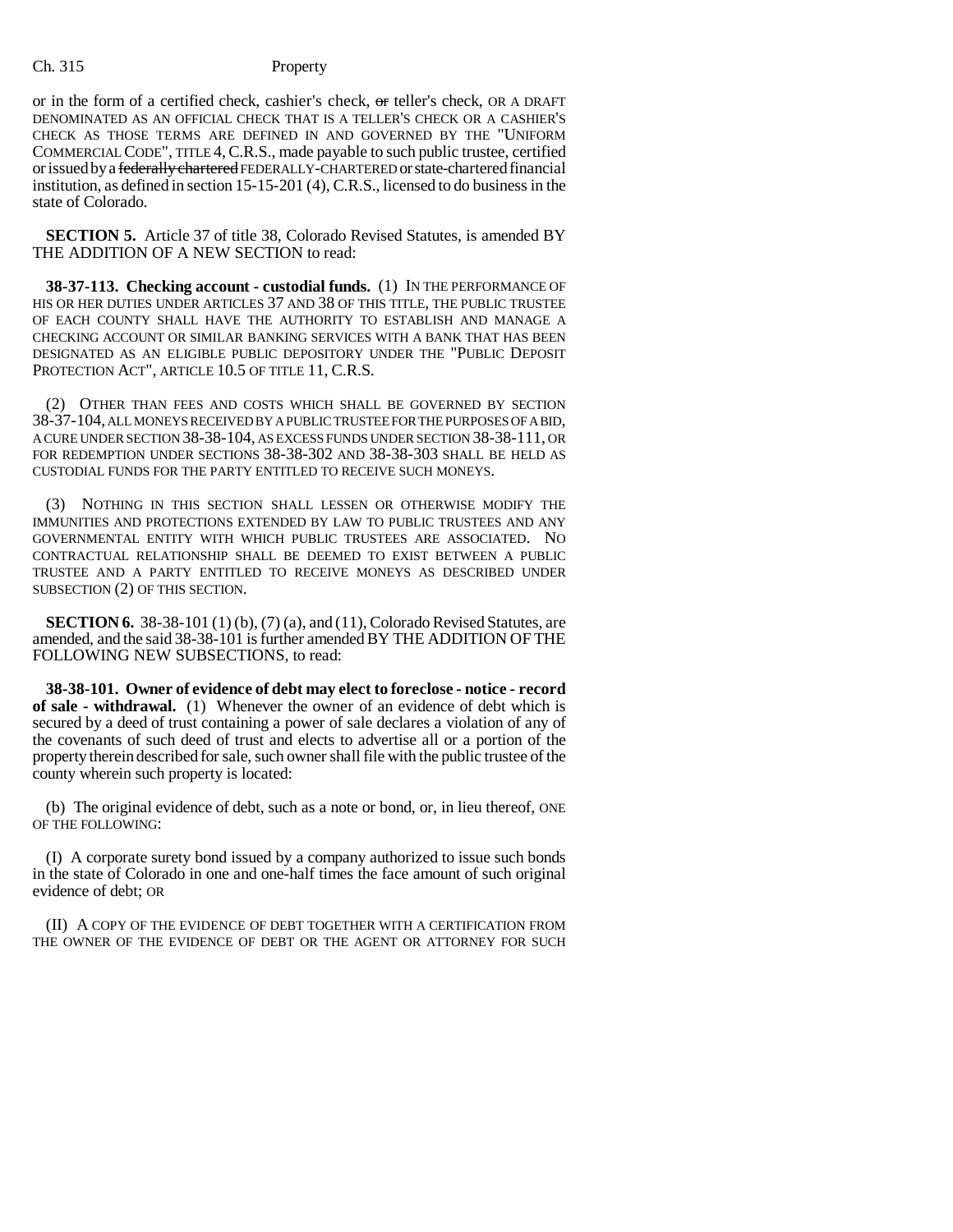OWNER THAT THE OWNER IS AN ENTITY DESCRIBED IN SUBSECTION (1.5) OF THIS SECTION, IS THE OWNER AND HOLDER OF THE ORIGINAL EVIDENCE OF DEBT, THE COPY OF THE EVIDENCE OF DEBT IS TRUE AND CORRECT, AND THE USE OF THE COPY OF THE EVIDENCE OF DEBT IS SUBJECT TO THE CONDITIONS DESCRIBED IN SUBSECTION (1.6) OF THIS SECTION. FOLLOWING THE FORECLOSURE SALE, A COPY OF THE EVIDENCE OF DEBT, EITHER MARKED AS CANCELLED OR SHOWING THE AMOUNT OF ANY DEFICIENCY, SHALL BE ATTACHED TO AND RECORDED BY THE PUBLIC TRUSTEE WITH THE DUPLICATE CERTIFICATE OF PURCHASE AS REQUIRED BY SECTION 38-38-401.

(1.5) THE FOLLOWING ENTITIES MAY ELECT TO FILE WITH THE PUBLIC TRUSTEE A COPY OF THE ORIGINAL EVIDENCE OF DEBT IN LIEU OF THE ORIGINAL AND THE CERTIFICATION REQUIRED BY PARAGRAPH (b) OF SUBSECTION (1) OF THIS SECTION:

(a) A BANK, AS DEFINED IN SECTION 11-1-102 (2), C.R.S.;

(b) AN INDUSTRIAL BANK, AS DEFINED IN SECTION 11-22-101 (1), C.R.S.;

(c) A SAVINGS AND LOAN ASSOCIATION LICENSED TO DO BUSINESS IN COLORADO;

(d) A SUPERVISED LENDER, AS DEFINED IN SECTION 5-1-301 (46), C.R.S., THAT IS LICENSED TO MAKE SUPERVISED LOANS PURSUANT TO SECTION 5-2-302,C.R.S., AND THAT IS EITHER:

(I) A PUBLIC ENTITY, DEFINED AS AN ENTITY THAT HAS ISSUED VOTING SECURITIES THAT ARE LISTED ON A NATIONAL SECURITY EXCHANGE REGISTERED UNDER THE FEDERAL "SECURITIES EXCHANGE ACT OF 1934"; OR

(II) AN ENTITY IN WHICH ALL OF THE OUTSTANDING VOTING SECURITIES ARE HELD, DIRECTLY OR INDIRECTLY, BY A PUBLIC ENTITY;

(e) AN ENTITY IN WHICH ALL OF THE OUTSTANDING VOTING SECURITIES ARE HELD, DIRECTLY OR INDIRECTLY, BY A PUBLIC ENTITY ALSO OWNING, DIRECTLY OR INDIRECTLY, ALL OF THE VOTING SECURITIES OF A SUPERVISED LENDER, AS DEFINED IN SECTION 5-1-301 (46), C.R.S., THAT IS LICENSED TO MAKE SUPERVISED LOANS PURSUANT TO SECTION 5-2-302, C.R.S.;

(f) A FEDERAL HOUSING ADMINISTRATION APPROVED MORTGAGEE;

(g) A FEDERALLY-CHARTERED CREDIT UNION DOING BUSINESS IN COLORADO OR A STATE-CHARTERED CREDIT UNION, AS DEFINED IN SECTION 11-30-101, C.R.S.;

(h) AN AGENCY OF THE FEDERAL GOVERNMENT; OR

(i) A FEDERALLY-CREATED CORPORATION THAT ORIGINATES, GUARANTEES, OR PURCHASES LOANS.

(1.6) ANY OWNER OF AN EVIDENCE OF DEBT WHO ELECTS TO FORECLOSE WITHOUT THE ORIGINAL EVIDENCE OF DEBT PURSUANT TO PARAGRAPH (b) OF SUBSECTION (1) OF THIS SECTION AND SUBSECTION (1.5) OF THIS SECTION SHALL BY OPERATION OF LAW BE DEEMED TO HAVE AGREED TO INDEMNIFY AND DEFEND ANY PERSON LIABLE FOR REPAYMENT OF ANY PORTION OF THE ORIGINAL EVIDENCE OF DEBT IN THE EVENT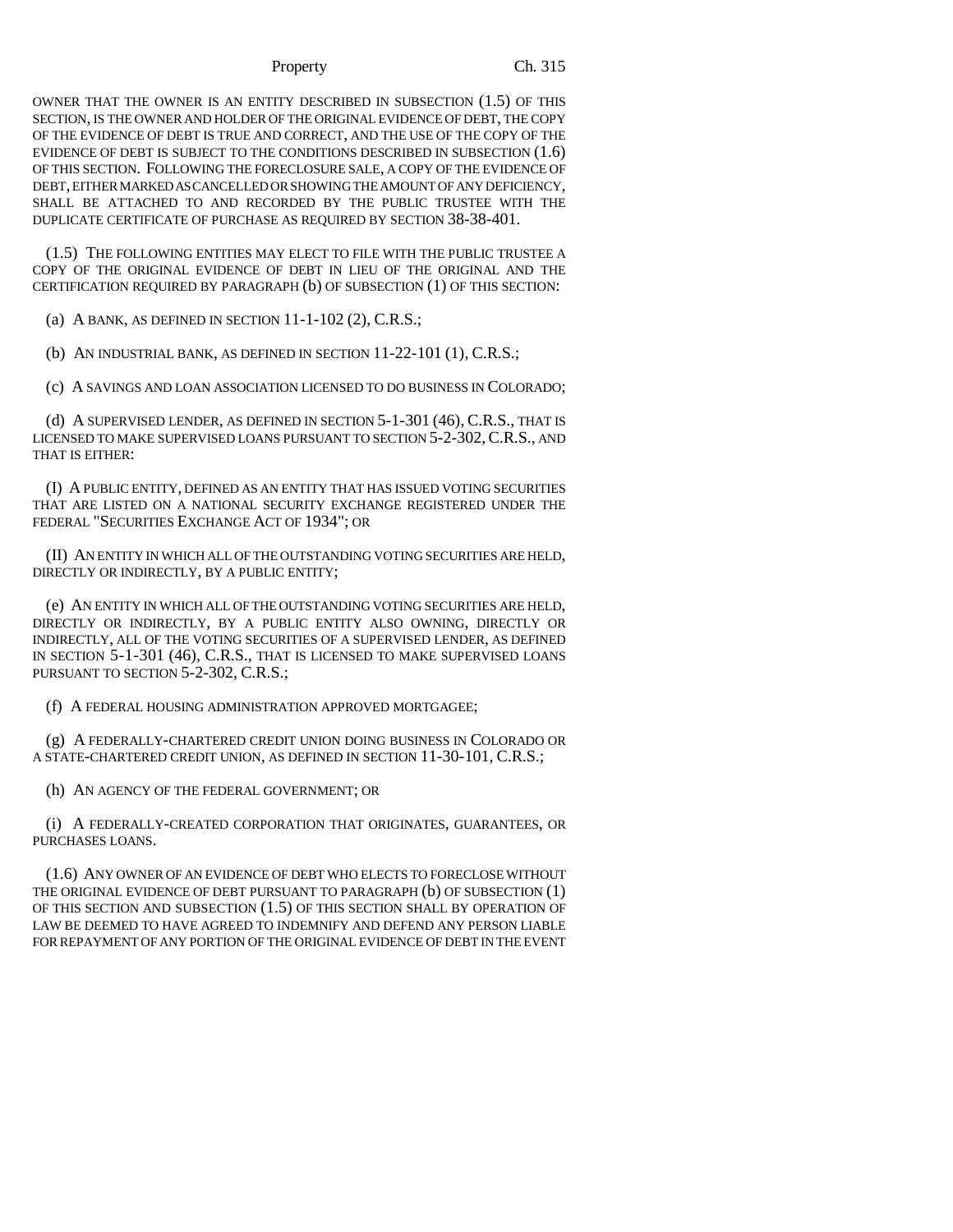THAT THE ORIGINAL EVIDENCE OF DEBT IS PRESENTED FOR PAYMENT FOR ANY AMOUNT OTHER THAN A NOTED DEFICIENCY FOLLOWING ISSUANCE OF A CERTIFICATE OF PURCHASE PURSUANT TO SECTION 38-38-401 AND ANY PERSON WHO SUSTAINS A LOSS DUE TO ANY TITLE DEFECT THAT RESULTS FROM RELIANCE UPON A FORECLOSURE SALE AT WHICH THE ORIGINAL EVIDENCE OF DEBT WAS NOT PRESENTED. SUCH INDEMNITY SHALL BE LIMITED TO ACTUAL ECONOMIC LOSS SUFFERED TOGETHER WITH ANY COURT COSTS AND REASONABLE ATTORNEY FEES INCURRED IN DEFENDING A CLAIM BROUGHT AS A DIRECT AND PROXIMATE CAUSE OF THE FAILURE TO PRODUCE THE ORIGINAL EVIDENCE OF DEBT. THE PUBLIC TRUSTEE SHALL BE IMMUNE FROM ANY CLAIMS FOR LIABILITY OR DAMAGES RESULTING FROM ANY INJURY AS DESCRIBED UNDER THIS SUBSECTION (1.6).

(1.7) IN THE EVENT THAT THE OWNER OF AN EVIDENCE OF DEBT COMMENCES A FORECLOSURE WITHOUT PRODUCTION OF THE ORIGINAL EVIDENCE OF DEBT, THE OWNER OF THE EVIDENCE OF DEBT MAY SUBMIT THE ORIGINAL EVIDENCE OF DEBT TO THE PUBLIC TRUSTEE OR SHERIFF PRIOR TO THE OCCURRENCE OF THE FORECLOSURE SALE. IN SUCH EVENT, THE SALE SHALL BE CONDUCTED AND ADMINISTERED AS IF THE ORIGINAL EVIDENCE OF DEBT HAD BEEN SUBMITTED AT THE TIME OF COMMENCEMENT OF SUCH PROCEEDING AND ANY INDEMNITIES DEEMED TO HAVE BEEN GIVEN BY THE OWNER OF THE EVIDENCE OF DEBT UNDER SUBSECTION (1.6) OF THIS SECTION SHALL BE CONSIDERED NULL AND VOID.

(1.8) IN THE EVENT THAT A FORECLOSURE IS CONDUCTED BY AN ALLEGED OWNER OF THE EVIDENCE OF DEBT WHERE THE EVIDENCE OF DEBT HAS NOT BEEN PRODUCED AND IT IS SUBSEQUENTLY DETERMINED THAT THE ALLEGED OWNER WAS NOT THE TRUE AND LAWFUL OWNER OF THE EVIDENCE OF DEBT, THE ONLY CLAIMS FOR THE TRUE AND LAWFUL OWNER OF THE EVIDENCE OF DEBT SHALL BE SOLELY AGAINST THE INDEMNITOR AS PROVIDED IN SUBSECTION (1.6) OF THIS SECTION AND NOT AGAINST THE REAL PROPERTY. NOTHING IN THIS SECTION SHALL PRECLUDE A PERSON LIABLE FOR REPAYMENT OF THE EVIDENCE OF DEBT FROM PURSUING REMEDIES ALLOWED BY LAW, INCLUDING, BUT NOT LIMITED TO, ACTIONS FOR FRAUD.

(7) (a) The public trustee, within ten TWENTY days after the date of the first publication of the notice of sale, shall mail a copy of such notice as it appeared in a newspaper of general circulation to the grantor at the address given in the deed of trust, and the public trustee shall also mail a like notice to each person who appears to have acquired a record interest in the property described in such notice of sale subsequent to the recording of such deed of trust, whether by deed, mortgage, judgment, or any other instrument of record, and, if the foreclosing party has a lien with priority over the lessee or lessees who have unrecorded possessory interests in the property being foreclosed and desires to terminate such possessory interests with the foreclosure, as evidenced by the inclusion of the names of the lessee or lessees or the occupant or occupants in the list supplied the public trustee pursuant to subsection (1) of this section, the public trustee shall also mail such a notice to the lessee or lessees of the premises as provided in section 38-38-305 (1.5). Such notice shall be mailed to such person at the address given in the recorded instrument, or, if such notice is being sent to the lessee or lessees of the premises, such notice shall be mailed as provided in section 38-38-305 (1.5). Postage costs under this section shall be part of foreclosure costs. If such recorded instrument does not give such address or if only the county and state are given as the address of such person, it will not be necessary to mail any notice to such person. It is not necessary to mail a copy of said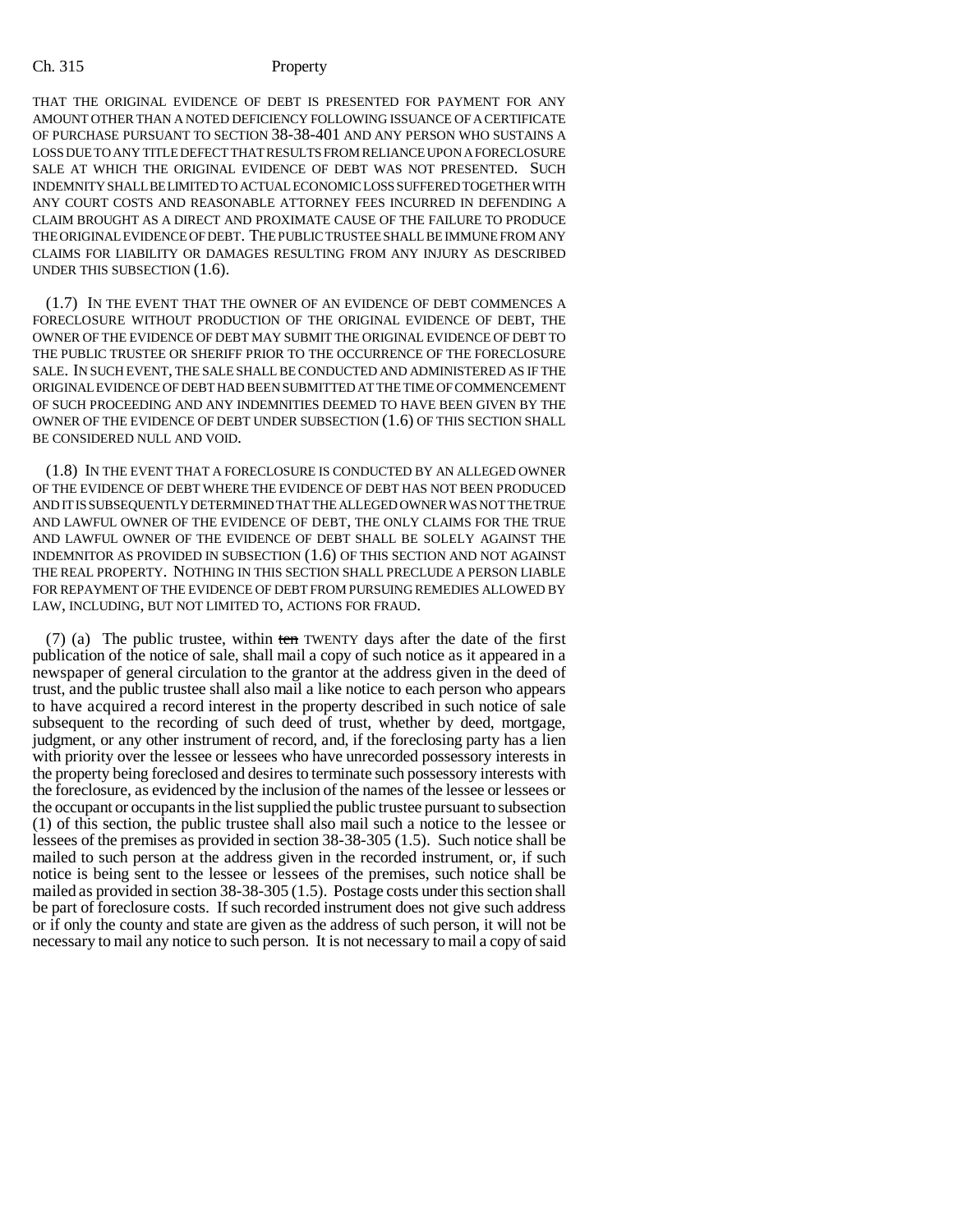printed notice to any person whose interest does not appear of record at the time said notice of election and demand for sale is recorded.

(11) Whenever the owner of an evidence of debt which is secured by a deed of trust files with the public trustee, prior to the sale, a written withdrawal of the notice of election and demand for sale, the foreclosure proceedings shall thereupon terminate. The public trustee shall record the withdrawal and collect all expenses actually incurred and, in addition thereto, a withdrawal fee equal to the amounts authorized under section  $38-37-104$  (1) (b) and, if applicable, section  $38-38-104$  (1) SECTION 38-38-104 (2) (c) (II).

**SECTION 7.** 38-38-103 (1), Colorado Revised Statutes, is amended to read:

**38-38-103. Combined notice of right to cure and right to redeem.** (1) (a) Within ten TWENTY days after the recording of the notice of election and demand for sale by the public trustee pursuant to section 38-38-101, or not less than sixteen nor more than twenty-five days after the entry of a decree of foreclosure or the issuance of a writ of execution directing the sheriff to sell real property, the public trustee or sheriff shall mail a notice to the grantors of the deed of trust or mortgage being foreclosed, to any subsequent owners of the property being foreclosed, to the current owner of the property being sold, and to any other person having a right to cure a default under section 38-38-104 or a right to redeem the property subject to foreclosure under section 38-38-302, 38-38-303, 38-38-305, or 38-38-306. Such notice shall state CONTAIN:

(I) The names of the grantors of the deed of trust or mortgage and the original beneficiaries or grantees thereof;

(II) The name of the current owner of an evidence of debt secured by the deed of trust or mortgage being foreclosed or the owner of the lien being foreclosed;

(III) A STATEMENT THAT THE NOTICE OF INTENTION TO REDEEM FILED PURSUANT TO SECTION 38-38-302 SHALL BE FILED AT LEAST FIFTEEN CALENDAR DAYS PRIOR TO THE END OF THE OWNER'S REDEMPTION PERIOD;

(IV) A STATEMENT THAT THE NOTICE OF INTENT TO CURE PURSUANT TO SECTION 38-38-104 SHALL BE FILED AT LEAST FIFTEEN CALENDAR DAYS PRIOR TO THE DATE UPON WHICH THE FORECLOSURE SALE IS SET; AND

(V) The names, addresses, and telephone numbers of the attorneys, if any, representing the foreclosing lienor.

(b) A legible copy of this section and sections 38-37-108, 38-38-104, and 38-38-301 to 38-38-306 shall be sent with such THE notice SPECIFIED IN PARAGRAPH (a) OF THIS SUBSECTION (1).

**SECTION 8.** 38-38-104, Colorado Revised Statutes, is amended to read:

**38-38-104. Right to cure when default is nonpayment - right to cure for certain technical defaults.** (1) Whenever the default in the terms of the evidence of debt and deed of trust or mortgage being foreclosed is nonpayment of any sums due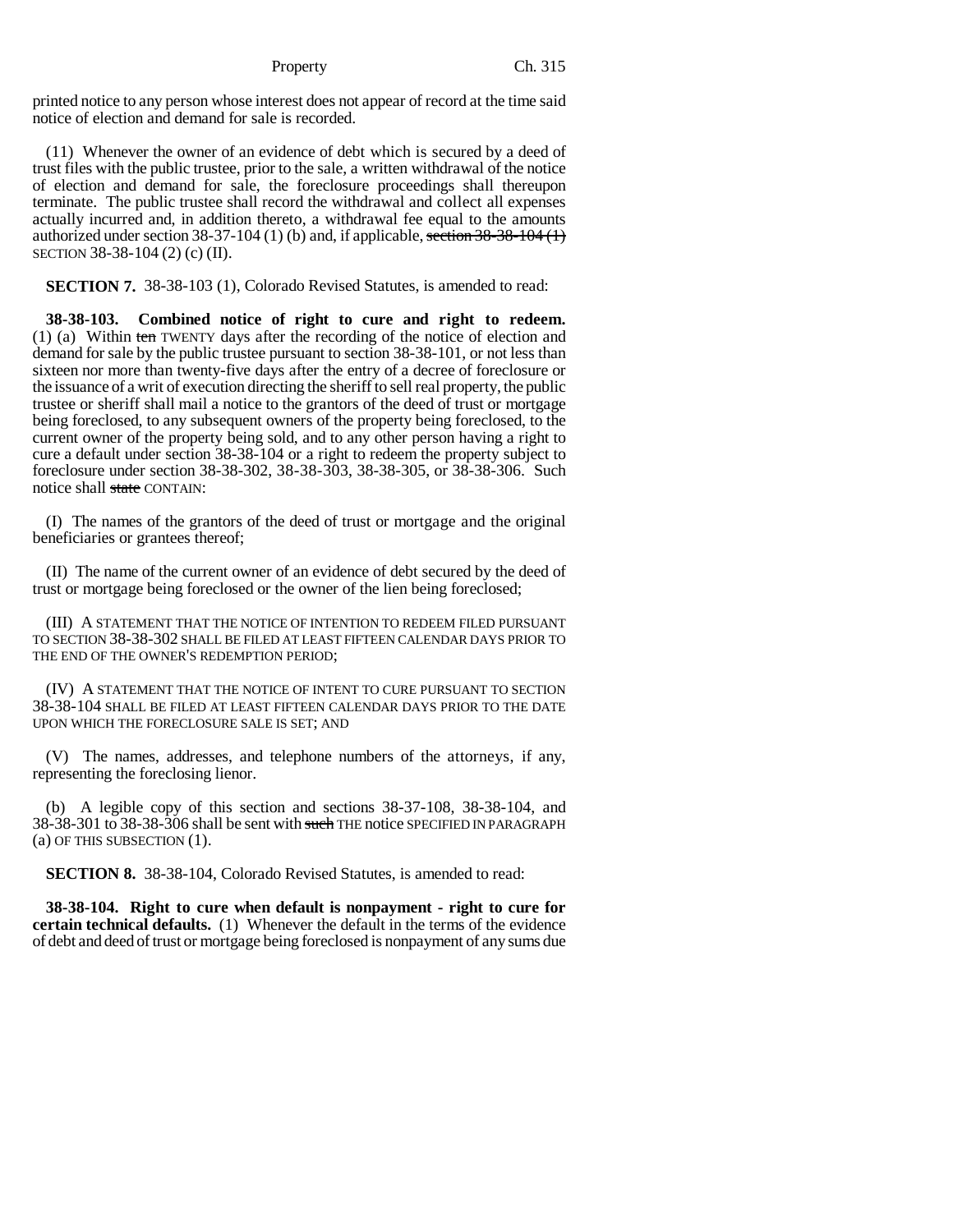thereunder, the owners of the property being foreclosed, any person liable thereon, any guarantor of the evidence of debt, and, if the deed of trust or mortgage being foreclosed was recorded on or after October 1, 1990, any holder of an interest junior to the lien being foreclosed by virtue of being a lienor, lessee, or vendee of, or holder of an easement or a certificate of purchase on, the property, under a recorded instrument, shall be entitled to cure said default if, at least seven FIFTEEN CALENDAR days prior to the date the foreclosure sale is held, such persons give written notice, attaching true copies of instruments evidencing their right to cure, to the public trustee or sheriff conducting the sale of their intention to cure said default.  $\Theta$  or before  $12$ noon on the day before the date upon which said sale is set, as it may have been continued or postponed, such persons desiring to cure the default shall pay to the officer conducting the sale all of the following:

(a) All expenses actually incurred by the officer conducting the sale;

(b) The amount authorized in section  $38-37-104$  (1) (b) plus an additional fee of thirty-five dollars;

(c) All costs, expenses, late charges, attorney fees, and other fees and charges incurred by the owner of the evidence of debt as of the date of cure and which are allowable by section 38-38-107 or allowable by the evidence of debt, deed of trust, or mortgage; and

(d) All other sums which are due under the evidence of debt or deed of trust or mortgage as of the date of cure; except that any principal which would not have been due in the absence of acceleration of the debt shall not be included in such sums due.

(2) (a) Upon receipt by the officer conducting the sale of said notice of intention to cure the default, such officer shall obtain in writing from the owner of the evidence of debt, deed of trust, or mortgage a PROMPTLY TRANSMIT BY MAIL OR BY TELEFAX TRANSMISSION TO THE PERSON EXECUTING THE NOTICE OF ELECTION AND DEMAND PURSUANT TO SECTION 38-38-101 A REQUEST FOR A WRITTEN statement of all sums necessary to cure said THE default. THE STATEMENT SHALL INCLUDE THE AMOUNTS REQUIRED BY SUBPARAGRAPHS (III) AND (IV) OF PARAGRAPH (c) OF THIS SUBSECTION (2).

(b) If at least forty-eight hours prior to the sale, the owner of the evidence of debt, deed of trust, or mortgage has not delivered a written statement to the officer conducting the sale setting forth the amount necessary to be paid to cure such default ON OR BEFORE 12 NOON ON THE SEVENTH CALENDAR DAY BEFORE THE DATE UPON WHICH THE SALE IS SET, the sale shall be postponed by such officer for no longer than two weeks and thereafter from week to week, but not to exceed one month or the period of continuance allowed by section 38-38-109 (1), whichever is longer, until such statement has been provided. FAILURE TO SUBMIT THE WRITTEN STATEMENT TO THE OFFICER CONDUCTING THE SALE ON OR BEFORE 12 NOON ON THE SEVENTH CALENDAR DAY BEFORE THE LAST SALE DATE PERMITTED UNDER SECTION 38-38-109 (1) SHALL RESULT IN THE FORECLOSURE BEING DEEMED WITHDRAWN AND THE ATTORNEY FOR THE OWNER OF THE EVIDENCE OF DEBT, DEED OF TRUST, OR MORTGAGE ACCORDING TO THE RECORDS OF THE OFFICER CONDUCTING THE SALE, OR IF NO ATTORNEY IS SHOWN, THEN THE OWNER SHALL SUBMIT A WRITTEN WITHDRAWAL OF THE NOTICE OF ELECTION AND DEMAND TO THE OFFICER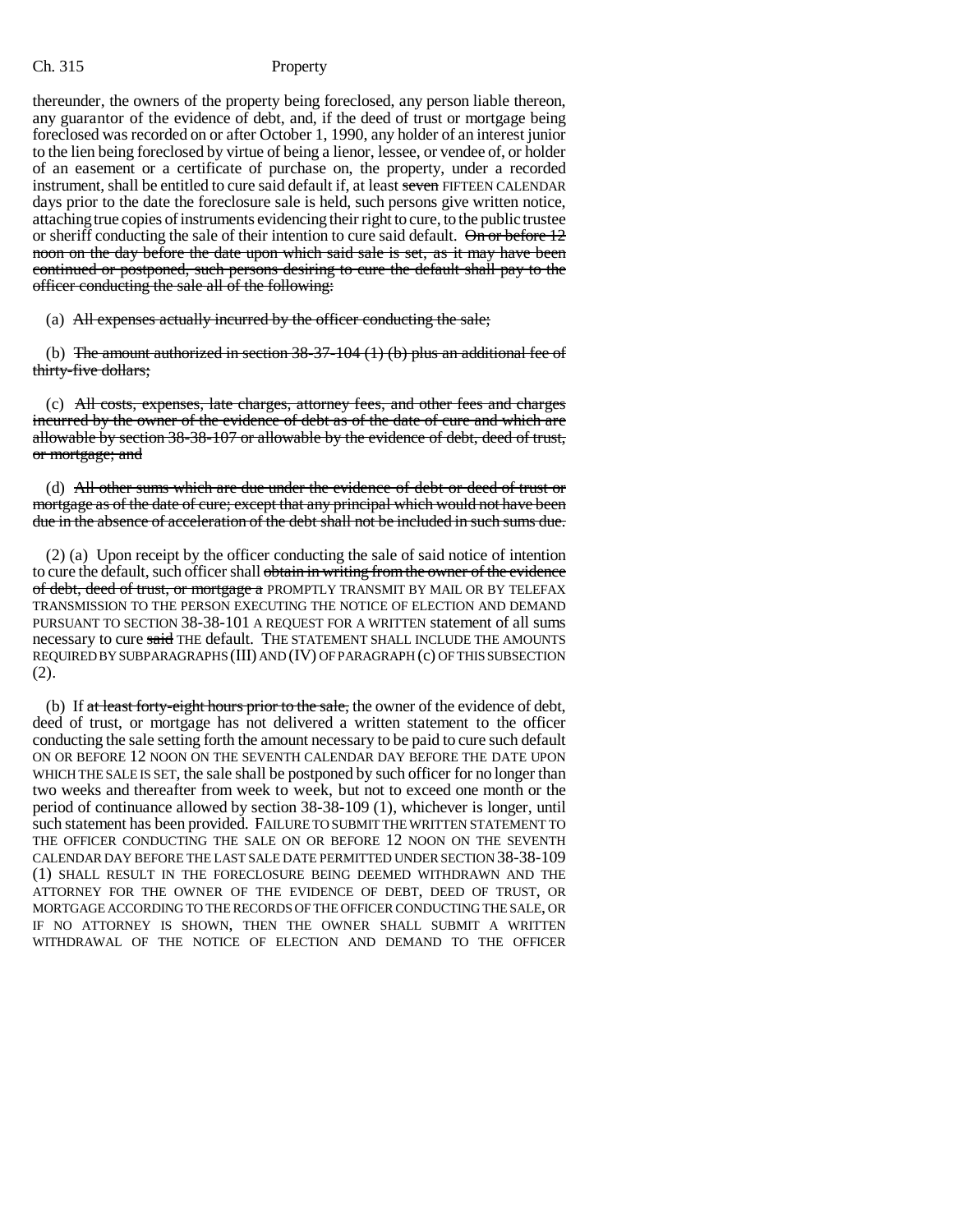CONDUCTING THE SALE. THE OFFICER CONDUCTING THE SALE SHALL RECORD THE WITHDRAWAL AND COLLECT ALL EXPENSES ACTUALLY INCURRED TOGETHER WITH A WITHDRAWAL FEE EQUAL TO THE AMOUNTS AUTHORIZED UNDER SECTION 38-37-104 (1) (b) AND, IF APPLICABLE, SECTION 38-38-104 (2) (c) (II).

(c) ON OR BEFORE 12 NOON ON THE DAY BEFORE THE DATE UPON WHICH THE SALE IS SET, AS IT MAY HAVE BEEN CONTINUED OR POSTPONED, SUCH PERSONS DESIRING TO CURE THE DEFAULT SHALL PAY TO THE OFFICER CONDUCTING THE SALE ALL OF THE FOLLOWING:

(I) ALL EXPENSES ACTUALLY INCURRED BY THE OFFICER CONDUCTING THE SALE;

(II) THE AMOUNT AUTHORIZED IN SECTION 38-37-104 (1)(b) PLUS AN ADDITIONAL FEE OF THIRTY-FIVE DOLLARS;

(III) ALL COSTS, EXPENSES, LATE CHARGES, ATTORNEY FEES, AND OTHER FEES AND CHARGES INCURRED BY THE OWNER OF THE EVIDENCE OF DEBT IN FORECLOSING THE LIEN AS OF THE DATE OF CURE AND THAT ARE ALLOWABLE BY SECTIONS 38-38-106 AND 38-38-107 OR ALLOWABLE BY THE EVIDENCE OF DEBT, DEED OF TRUST, OR MORTGAGE; AND

(IV) ALL OTHER SUMS THAT ARE DUE UNDER THE EVIDENCE OF DEBT OR DEED OF TRUST OR MORTGAGE AS OF THE DATE OF CURE; EXCEPT THAT ANY PRINCIPAL THAT WOULD NOT HAVE BEEN DUE IN THE ABSENCE OF ACCELERATION OF THE DEBT SHALL NOT BE INCLUDED IN SUCH SUMS DUE.

(d) If a cure is made, interest for the period of such postponement shall be allowed only at the regular rate and not at the default rate specified in the evidence of debt, deed of trust, or mortgage. If a cure is not made, interest at the default rate, if specified in the evidence of debt, deed of trust, or mortgage, for the period of such postponement shall be allowed.

(e) Upon receipt of the cure amount, the officer conducting the sale shall deliver said sum to the owner of the evidence of debt, deed of trust, or mortgage or to the agent or attorney for such owner, the foreclosure shall be withdrawn or dismissed as provided by law, and the evidence of debt shall be returned uncancelled to the owner thereof by the public trustee or court.

(2.5) Where the default in the terms of the evidence of debt and deed of trust or mortgage on which the owner claims the right to foreclose is the failure of a borrower to furnish balance sheets or tax returns, the borrower may cure such default in the manner prescribed in this section by providing to the owner of the evidence of debt, deed of trust, or mortgage the required balance sheets, tax returns, or other adequate evidence of the borrower's financial condition so long as all sums currently due under the evidence of debt have been paid and all amounts due under paragraphs (a) to (c)  $\sigma$ f subsection (1)</del> PARAGRAPH (c) OF SUBSECTION (2) of this section, where applicable, have been paid.

(3) Nothing in this section shall constitute a waiver of any right accruing on account of the violation of any covenant of said evidence of debt, deed of trust, or mortgage occurring after the payment described in  $\frac{\text{subsection}(1)}{\text{maxmax}}$  PARAGRAPH (c) OF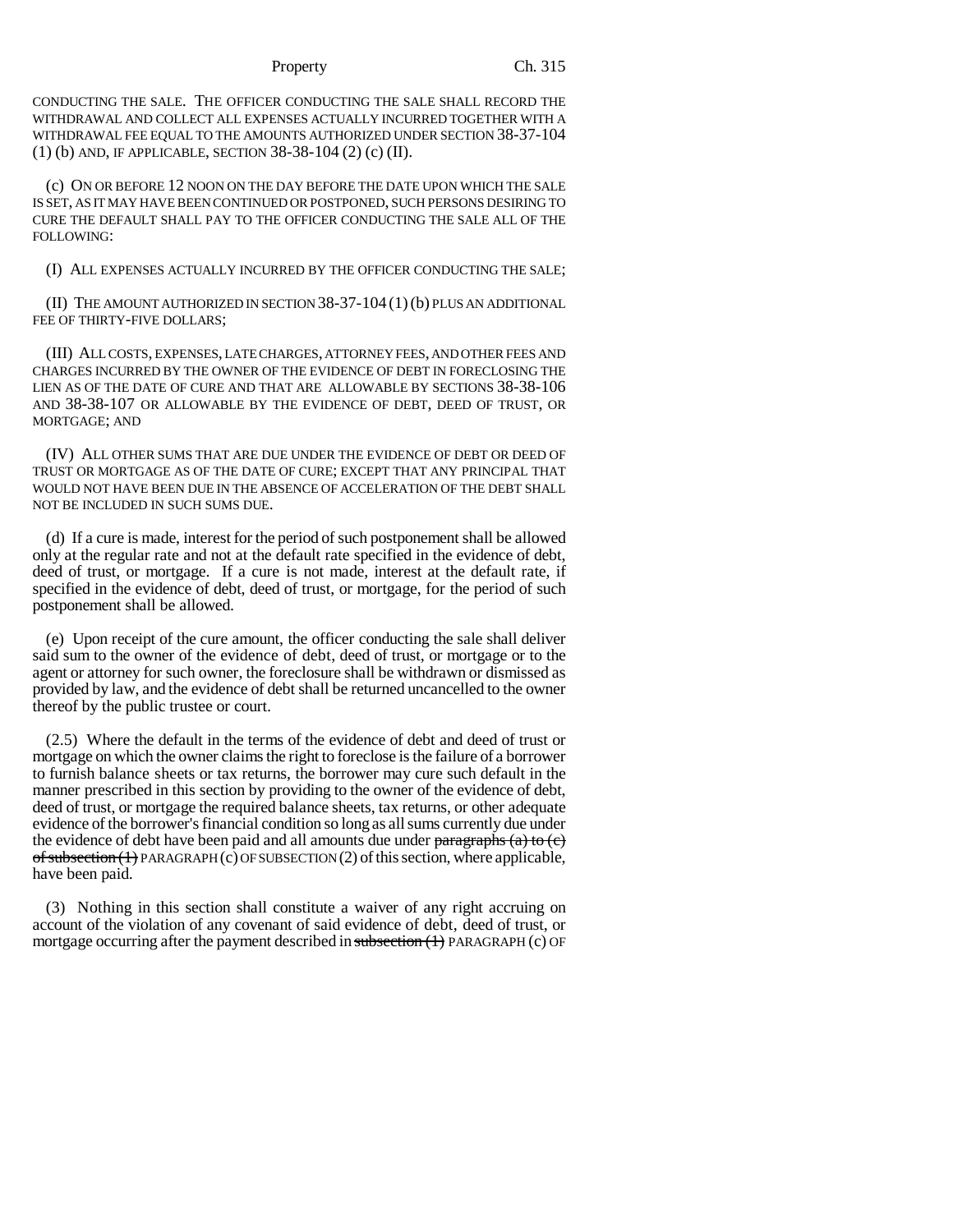SUBSECTION (2) of this section.

**SECTION 9.** 38-38-106 (2), Colorado Revised Statutes, is amended to read:

**38-38-106. Written bid required - form of bid.** (2) (a) Any written bid submitted to the public trustee or sheriff shall be signed by such owner or by the attorney or agent for such owner and shall set forth an itemization of all amounts due under the evidence of debt and deed of trust, mortgage or other lien being foreclosed, and all costs and expenses allowable by the evidence of debt, deed of trust, mortgage, or other lien being foreclosed, including appraisal fees, REASONABLE attorney fees, and costs of an INCURRED BY SUCH OWNER OR THE attorney in the employment of FOR such owner IN ENFORCING THE OWNER'S LIEN OR IN DEFENDING, PROTECTING, AND INSURING THE OWNERS INTEREST IN THE FORECLOSED PROPERTY OR ANY IMPROVEMENTS LOCATED THEREON, INCLUDING, BUT NOT LIMITED TO:

(I) ALL EXPENSES ACTUALLY INCURRED BY THE OFFICER CONDUCTING THE SALE, PUBLICATION COSTS, STATUTORY NOTICE COSTS AND POSTAGE, AND APPRAISAL FEES;

(II) ANY GENERAL OR SPECIAL TAXES OR DITCH OR WATER ASSESSMENTS LEVIED OR ACCRUING AGAINST SAID PROPERTY AND ANY GOVERNMENTAL OR QUASI-GOVERNMENTAL LIEN, FINE, PENALTY, OR ASSESSMENT AGAINST THE PROPERTY;

(III) THE PREMIUMS ON ANY PROPERTY, CASUALTY, GENERAL LIABILITY, AND TITLE INSURANCE ACQUIRED TO PROTECT THE HOLDER'S INTEREST IN THE PROPERTY OR THE IMPROVEMENTS COMPRISING A PART OF SUCH PROPERTY;

(IV) SUMS DUE ON ANY PRIOR LIEN OR ENCUMBRANCE ON SUCH PROPERTY, INCLUDING THAT PORTION OF AN ASSESSMENT BY A HOMEOWNERS' ASSOCIATION THAT CONSTITUTES A LIEN PRIOR TO THE LIEN BEING FORECLOSED;

(V) IF THE PROPERTY IS SUBJECT TO A LEASE, ALL SUMS DUE UNDER SUCH LEASE;

(VI) THE REASONABLE COSTS AND EXPENSES OF DEFENDING, PROTECTING, SECURING, MAINTAINING, AND REPAIRING SUCH PROPERTY AND THE HOLDER'S INTEREST IN SUCH PROPERTY, OR THE IMPROVEMENTS ON SUCH PROPERTY, RECEIVER'S FEES AND EXPENSES, INSPECTION FEES, COURT COSTS, ATTORNEY FEES, AND FEES AND COSTS OF THE ATTORNEY IN THE EMPLOYMENT OF THE OWNER OF THE EVIDENCE OF DEBT;

(VII) COSTS AND EXPENSES MADE PURSUANT TO A VALID ORDER FROM A COURT OF COMPETENT JURISDICTION TO BRING THE PROPERTY AND THE IMPROVEMENTS THEREON IN COMPLIANCE WITH THE FEDERAL, STATE, COUNTY, AND LOCAL LAWS, ORDINANCES, AND REGULATIONS AFFECTING THE PROPERTY, THE IMPROVEMENTS ON THE PROPERTY, OR THE USE OF THE PROPERTY; AND

(VIII) SUCH OTHER COSTS AND EXPENSES THAT MAY BE PERMITTED BY THE DEED OF TRUST, MORTGAGE, OR OTHER LIEN SECURING THE DEBT OR THAT MAY BE AUTHORIZED BY A COURT OF COMPETENT JURISDICTION.

(b) Bids shall be in substantially the following form: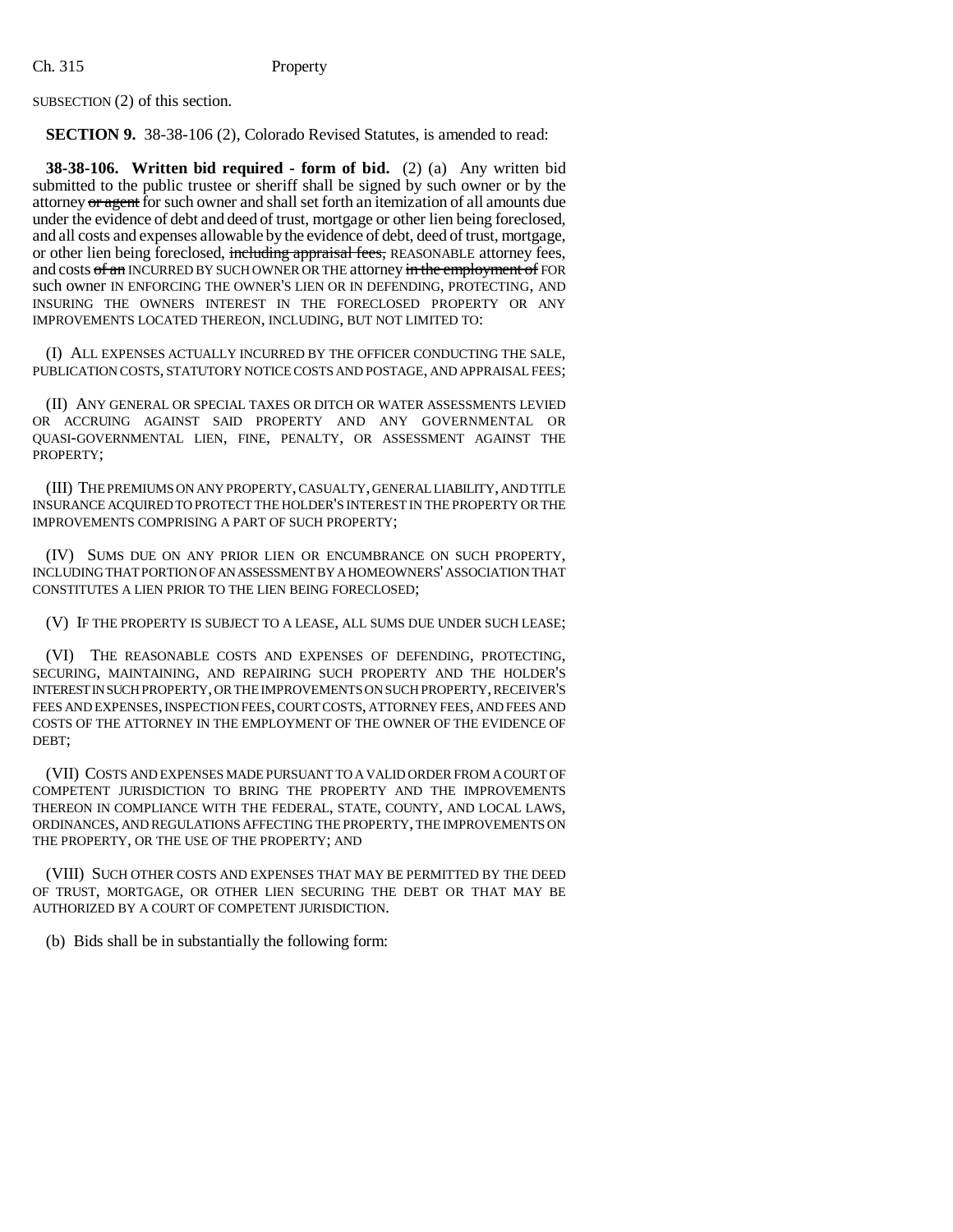BID

| To:                                                                                                                                                                                                                                                                                                                                                                                                                               |                             |  |
|-----------------------------------------------------------------------------------------------------------------------------------------------------------------------------------------------------------------------------------------------------------------------------------------------------------------------------------------------------------------------------------------------------------------------------------|-----------------------------|--|
| (Public Trustee)*(Sheriff)* of the County of _____, State of Colorado.                                                                                                                                                                                                                                                                                                                                                            |                             |  |
| Date: _____                                                                                                                                                                                                                                                                                                                                                                                                                       |                             |  |
| $\frac{1}{\sqrt{1-\frac{1}{\sqrt{1-\frac{1}{\sqrt{1-\frac{1}{\sqrt{1-\frac{1}{\sqrt{1-\frac{1}{\sqrt{1-\frac{1}{\sqrt{1-\frac{1}{\sqrt{1-\frac{1}{\sqrt{1-\frac{1}{\sqrt{1-\frac{1}{\sqrt{1-\frac{1}{\sqrt{1-\frac{1}{\sqrt{1-\frac{1}{\sqrt{1-\frac{1}{\sqrt{1-\frac{1}{\sqrt{1-\frac{1}{\sqrt{1-\frac{1}{\sqrt{1-\frac{1}{\sqrt{1-\frac{1}{\sqrt{1-\frac{1}{\sqrt{1-\frac{1}{\sqrt{1-\frac{1}{\sqrt{1-\frac{1}{\sqrt{1-\frac{1$ |                             |  |
| to be held on the $\_\_\_\_$ day of $\_\_\_\_$ , 20 $\_\_\_\_\_\_\_\_$ .                                                                                                                                                                                                                                                                                                                                                          |                             |  |
| The following is an itemization of all amounts due the owner of the evidence of debt                                                                                                                                                                                                                                                                                                                                              |                             |  |
| secured by the (deed of trust) (mortgage) (lien) being foreclosed.                                                                                                                                                                                                                                                                                                                                                                |                             |  |
| (Inapplicable items may be omitted):                                                                                                                                                                                                                                                                                                                                                                                              |                             |  |
|                                                                                                                                                                                                                                                                                                                                                                                                                                   |                             |  |
| Principal                                                                                                                                                                                                                                                                                                                                                                                                                         | $\frac{\text{S}}{\text{S}}$ |  |
| Interest                                                                                                                                                                                                                                                                                                                                                                                                                          |                             |  |
| Late charges                                                                                                                                                                                                                                                                                                                                                                                                                      |                             |  |
| Less impound account credit                                                                                                                                                                                                                                                                                                                                                                                                       |                             |  |
| Plus impound account deficiency                                                                                                                                                                                                                                                                                                                                                                                                   |                             |  |
| Title or abstracting charges                                                                                                                                                                                                                                                                                                                                                                                                      |                             |  |
| Docket fee                                                                                                                                                                                                                                                                                                                                                                                                                        |                             |  |
| Appraisal fee                                                                                                                                                                                                                                                                                                                                                                                                                     |                             |  |
| STATUTORY NOTICE COSTS                                                                                                                                                                                                                                                                                                                                                                                                            |                             |  |
| Postage                                                                                                                                                                                                                                                                                                                                                                                                                           |                             |  |
| Photocopies                                                                                                                                                                                                                                                                                                                                                                                                                       |                             |  |
| Attorney fees                                                                                                                                                                                                                                                                                                                                                                                                                     |                             |  |
| Telephone charges                                                                                                                                                                                                                                                                                                                                                                                                                 |                             |  |
| <b>INSURANCE PREMIUMS</b>                                                                                                                                                                                                                                                                                                                                                                                                         |                             |  |
| Other (describe):                                                                                                                                                                                                                                                                                                                                                                                                                 |                             |  |
| Total due holder                                                                                                                                                                                                                                                                                                                                                                                                                  |                             |  |
| (Public Trustee's)*(Sheriff's)* FEES AND COSTS                                                                                                                                                                                                                                                                                                                                                                                    |                             |  |
| Fee and costs*                                                                                                                                                                                                                                                                                                                                                                                                                    |                             |  |
| PUBLICATION COSTS                                                                                                                                                                                                                                                                                                                                                                                                                 |                             |  |
| Total                                                                                                                                                                                                                                                                                                                                                                                                                             |                             |  |
| Bid                                                                                                                                                                                                                                                                                                                                                                                                                               |                             |  |
| Deficiency                                                                                                                                                                                                                                                                                                                                                                                                                        |                             |  |
|                                                                                                                                                                                                                                                                                                                                                                                                                                   |                             |  |
| I enclose herewith the following:<br>Order authorizing sale.                                                                                                                                                                                                                                                                                                                                                                      |                             |  |
| 1.<br>Check to your order in the sum of $\frac{1}{2}$ covering the balance of your<br>2.                                                                                                                                                                                                                                                                                                                                          |                             |  |
| fees.                                                                                                                                                                                                                                                                                                                                                                                                                             |                             |  |
| 3.                                                                                                                                                                                                                                                                                                                                                                                                                                |                             |  |
| Other: $\overline{\phantom{a}}$<br>Please send us the following:                                                                                                                                                                                                                                                                                                                                                                  |                             |  |
| Original Certificate of Purchase.*<br>1.                                                                                                                                                                                                                                                                                                                                                                                          |                             |  |
| Promissory Note (with deficiency noted thereon).*<br>2.                                                                                                                                                                                                                                                                                                                                                                           |                             |  |
| Refund Check for overpayment of (Public Trustee's)*(Sheriff's)* costs if<br>3.                                                                                                                                                                                                                                                                                                                                                    |                             |  |
|                                                                                                                                                                                                                                                                                                                                                                                                                                   |                             |  |
| any.<br>Other:<br>4.                                                                                                                                                                                                                                                                                                                                                                                                              |                             |  |
| *Delete as case may be.                                                                                                                                                                                                                                                                                                                                                                                                           |                             |  |
|                                                                                                                                                                                                                                                                                                                                                                                                                                   |                             |  |
| Name of foreclosing party, agent, or attorney                                                                                                                                                                                                                                                                                                                                                                                     |                             |  |
|                                                                                                                                                                                                                                                                                                                                                                                                                                   |                             |  |

By: \_\_\_\_\_\_\_\_\_\_\_\_\_\_\_\_\_\_\_\_\_\_\_\_ Address: \_\_\_\_\_\_\_\_\_\_\_\_\_\_\_\_\_\_\_\_ Telephone: \_\_\_\_\_\_\_\_\_\_\_\_\_\_\_\_\_\_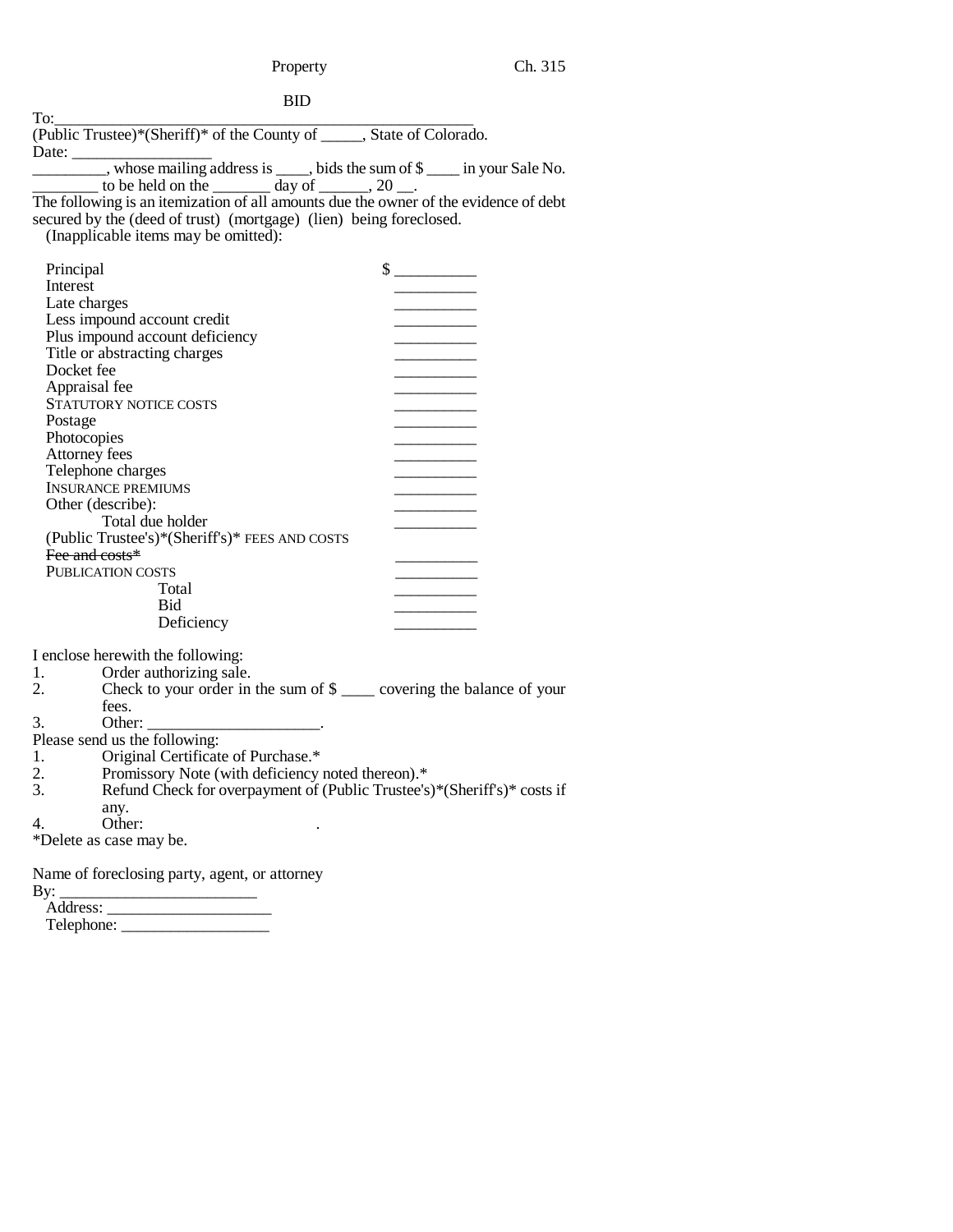**SECTION 10.** 38-38-109 (4) (a) and the introductory portion to 38-38-109 (4) (b) (I), Colorado Revised Statutes, are amended to read:

**38-38-109. Continuance of sale.** (4) (a) In the event that a foreclosure sale is held in violation of the automatic stay provisions of <del>Title 11 of</del> the federal bankruptcy code of 1978, TITLE 11 OF THE UNITED STATES CODE, as amended, and an order is subsequently entered by a bankruptcy court of competent jurisdiction dismissing the bankruptcy case OR AN ORDER IS SUBSEQUENTLY ENTERED GRANTING THE OWNER OF THE EVIDENCE OF DEBT AND DEED OF TRUST, MORTGAGE, OR OTHER LIEN SECURING THE EVIDENCE OF DEBT RELIEF FROM THE AUTOMATIC STAY PROVIDED BY THE FEDERAL BANKRUPTCY CODE OF 1978, TITLE 11 OF THE UNITED STATES CODE, AS AMENDED, THEN the original evidence of debt such as a note or bond, and the deed of trust, mortgage, or other lien shall immediately be deemed reinstated. Such reinstatement shall be confirmed by endorsement of the public trustee or sheriff ON THE ORIGINAL EVIDENCE OF DEBT IF DEPOSITED WITH SUCH OFFICER OR ON A COPY THEREOF IF ONE HAS BEEN SUBMITTED PURSUANT TO SECTION 38-38-101 (1) (b) (II), although the failure to so endorse shall not affect the validity of the reinstatement. Immediately upon reinstatement, the power of sale provided therein, if any, shall be deemed revived. The endorsement shall be in substantially the following form:

The undersigned, as (Public Trustee) (Sheriff) for the summer county of \_\_\_\_\_\_\_\_\_\_, state of Colorado, by this endorsement, hereby confirms the reinstatement of this (evidence of debt) (deed of trust) (mortgage) (lien) in accordance with the requirements of section 38-38-109 (4) (a), Colorado Revised Statutes.

Date:

**Signature**  (Public Trustee) (Sheriff) For the County of State of Colorado.

(b) (I) If the owner of the  $\theta$  original evidence of debt and deed of trust, mortgage, or other lien reinstated pursuant to paragraph (a) of this subsection (4) notifies the public trustee or sheriff in writing of the dismissal of ENTRY OF AN ORDER DISMISSING the bankruptcy case OR GRANTING SAID OWNER RELIEF FROM THE AUTOMATIC STAY PROVIDED BY THE FEDERAL BANKRUPTCY CODE OF 1978, TITLE 11 OF THE UNITED STATES CODE, AS AMENDED, within sixty days of the date on which the foreclosed property is no longer subject to such automatic stay, the public trustee or sheriff shall set a new foreclosure sale date at least twenty-four days but not more than thirty-nine days after the date on which the official receives such notice. Within ten days of receiving such notice:

**SECTION 11.** 38-38-111, Colorado Revised Statutes, is amended to read:

**38-38-111. Treatment of excess funds.** (1) If, at a foreclosure sale, the property is struck and sold for an amount in excess of expenses of sale and moneys due the owner of the evidence of debt secured by the deed of trust, mortgage, or other lien foreclosed, the excess moneys shall be paid into the hands of the county treasurer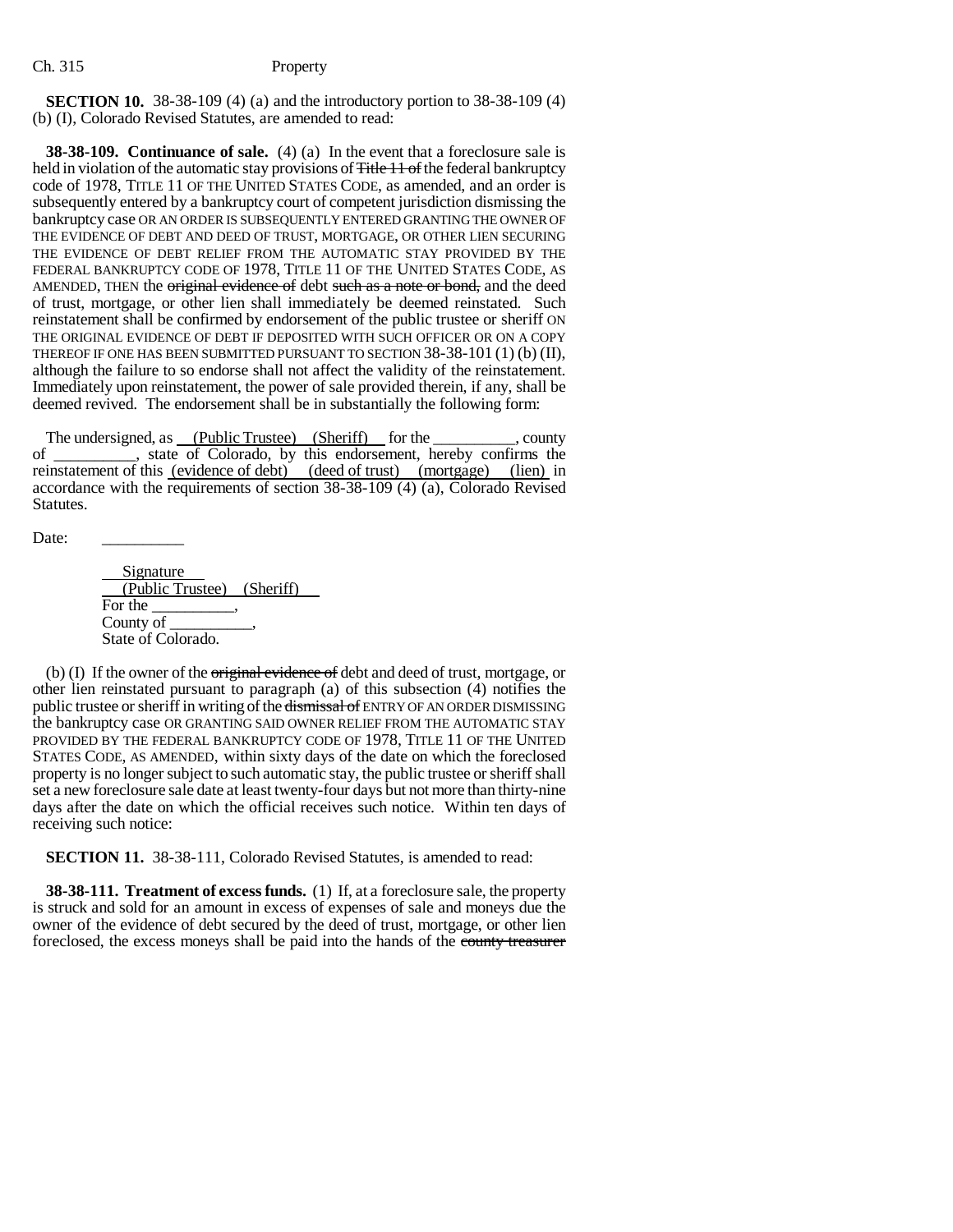PUBLIC TRUSTEE to be held in escrow until the end of all redemption periods as provided in sections 38-38-302 and 38-38-303.

(2) Upon the expiration of the ALL redemption period PERIODS provided in sections 38-38-302 and 38-38-303, the excess moneys shall be paid first to the last redeeming lienor up to the amount due on such last redeeming lienor's lien, and the balance, if any, shall be paid, in order of priority, to junior lienors who have duly filed notice of intent to redeem as provided in section 38-38-303 (2) and who have failed to redeem, in each case up to the amount of each such lienor's lien and finally to the owner of record as of the day of the foreclosure sale. A LIENOR HOLDING A CONSENSUAL LIEN PURSUANT TO SECTION 38-38-303 (2) (e) THAT IS NOT ENTITLED TO REDEEM PURSUANT TO SECTION 38-38-303 (2) (d) SHALL NOT CLAIM ANY PORTION OF THE EXCESS MONEYS. Any excess moneys not claimed by the person entitled thereto shall be held by the county treasurer TRANSFERRED BY THE PUBLIC TRUSTEE TO THE COUNTY TREASURER WITHIN FORTY-FIVE DAYS AFTER THE EXPIRATION OF ALL REDEMPTION PERIODS AS PROVIDED IN SECTIONS 38-38-302 AND 38-38-303 AND HELD in escrow for five years from the date of sale. The county shall be answerable for such funds without interest at any time within said five-year period to such persons as shall be legally entitled thereto. Any interest earned on such escrowed funds shall be paid to the county at least annually. Any funds not claimed within five years from the date of sale shall be paid by the county treasurer to the general fund of said county. After the lapse of five years from the date of sale, no claim therefor having been made and established by any person entitled thereto, said moneys shall become the property of the county, and the county treasurer and public trustee shall be discharged from any further liability or responsibility for such moneys; except that, if said moneys exceed five hundred dollars and have not been claimed by any person entitled thereto within sixty days from the expiration of the property redemption period, the county treasurer, within ninety days from the expiration of the proper redemption period, shall commence publication of a notice for four weeks, which means publication once each week for five successive weeks in some newspaper of general circulation in the county in which the subject real estate is located. Said notice shall contain the name of the owner of record as of the day of the foreclosure sale, his address as given in the recorded instrument evidencing his interest, and the legal description and street address, if any, of the property sold at foreclosure sale and shall state that excess moneys were realized from said sale and that, unless said funds are claimed by the owner of record as of the day of the foreclosure sale or other person entitled thereto within five years from the date of sale, said funds shall become the property of the county in the manner provided in this subsection (2). The county treasurer shall also mail a copy of such notice to such record owner at the address provided in the recorded instrument evidencing his interest and at the property address. The costs of publication and mailing shall be paid from such moneys escrowed by the county treasurer.

**SECTION 12.** 38-38-301 (1), Colorado Revised Statutes, is amended to read:

**38-38-301. Purchaser paying charges - redemption.** (1) The purchaser at any sale of property under foreclosure of deeds DEED of trust, or mortgages MORTGAGE OR OTHER LIEN, or under execution or order of any court of competent jurisdiction which has received from the public trustee or sheriff conducting said sale a certificate of purchase evidencing such sale may pay at any time after receiving such certificate of purchase and during the period of redemption described in section 38-38-302: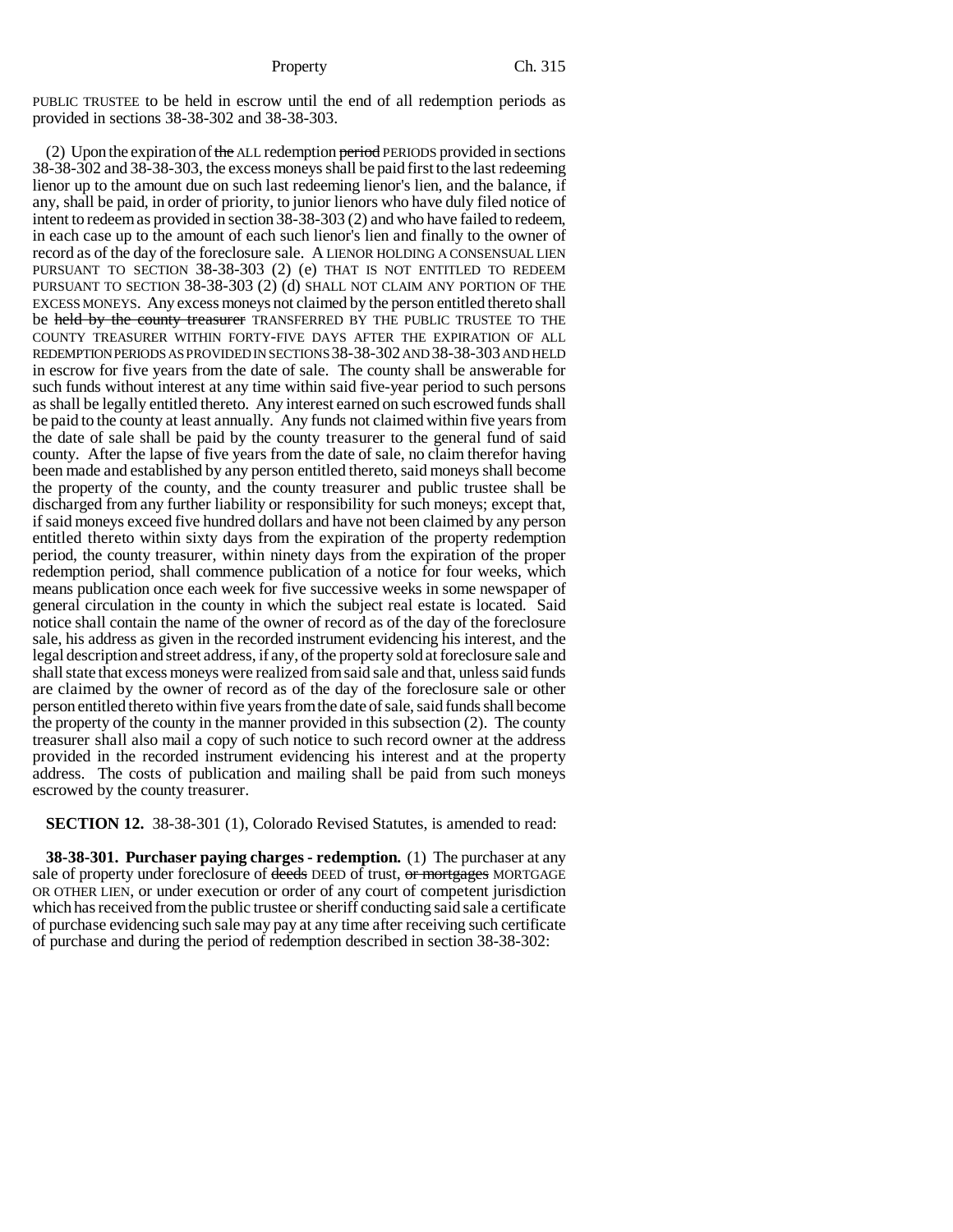### Ch. 315 Property

(a) Any general or special taxes or ditch or water assessments levied or accruing against said property AND ANY GOVERNMENTAL OR QUASI-GOVERNMENTAL LIEN, FINE, PENALTY, OR ASSESSMENT AGAINST THE PROPERTY;

(b) The premiums on any PROPERTY, CASUALTY, GENERAL LIABILITY, AND TITLE insurance necessary ACQUIRED to protect any THE HOLDER'S INTEREST IN THE PROPERTY OR THE improvements comprising a part of such property;

(c) Sums due on any prior lien or encumbrance on such property, INCLUDING THAT PORTION OF AN ASSESSMENT BY A HOMEOWNERS' ASSOCIATION THAT CONSTITUTES A LIEN PRIOR TO THE LIEN BEING FORECLOSED;

(d) If the property is  $\alpha$  leasehold or is subject to a lease, all sums due under such lease;

(e) The reasonable costs and expenses of defending, protecting, and maintaining such property and the holder's interest in such property, including repair and maintenance costs and expenses, costs and expenses of protecting and securing the property, receiver's fees and expenses, inspection fees, court costs, attorney fees, and fees and costs of an attorney in the employment of the holder of the certificate of purchase; and

(f) Such other costs and expenses which may be authorized by a court of competent jurisdiction.

(g) THE REASONABLE COSTS AND EXPENSES OF DEFENDING, PROTECTING, SECURING, MAINTAINING, AND REPAIRING SUCH PROPERTY AND THE HOLDER'S INTEREST IN SUCH PROPERTY, OR THE IMPROVEMENTS ON SUCH PROPERTY, RECEIVER'S FEES AND EXPENSES, INSPECTION FEES, COURT COSTS, ATTORNEY FEES, AND FEES AND COSTS OF THE ATTORNEY IN THE EMPLOYMENT OF THE HOLDER OF THE CERTIFICATE OF PURCHASE;

(h) COSTS AND EXPENSES INCURRED PURSUANT TO A VALID ORDER FROM A COURT OF COMPETENT JURISDICTION TO BRING THE PROPERTY AND THE IMPROVEMENTS THEREON INTO COMPLIANCE WITH THE FEDERAL, STATE, COUNTY, AND LOCAL LAWS, ORDINANCES, AND REGULATIONS AFFECTING THE PROPERTY, THE IMPROVEMENTS ON THE PROPERTY, OR THE USE OF THE PROPERTY; AND

(i) SUCH OTHER COSTS AND EXPENSES THAT MAY BE PERMITTED BY THE DEED OF TRUST, MORTGAGE, OR OTHER LIEN SECURING THE DEBT OR THAT MAY BE AUTHORIZED BY A COURT OF COMPETENT JURISDICTION.

**SECTION 13.** 38-38-302 (1), the introductory portion to 38-38-302 (4) (b) (I), and 38-38-302 (4) (d), Colorado Revised Statutes, are amended, and the said 38-38-302 is further amended BY THE ADDITION OF THE FOLLOWING NEW SUBSECTIONS, to read:

**38-38-302. Redemption within specified period - procedure.** (1) (a) Except as provided in this section with respect to agricultural real estate, within seventy-five days after the date of the sale of the property by virtue of any foreclosure of a mortgage, deed of trust, or other lien or by virtue of an execution and levy, the owner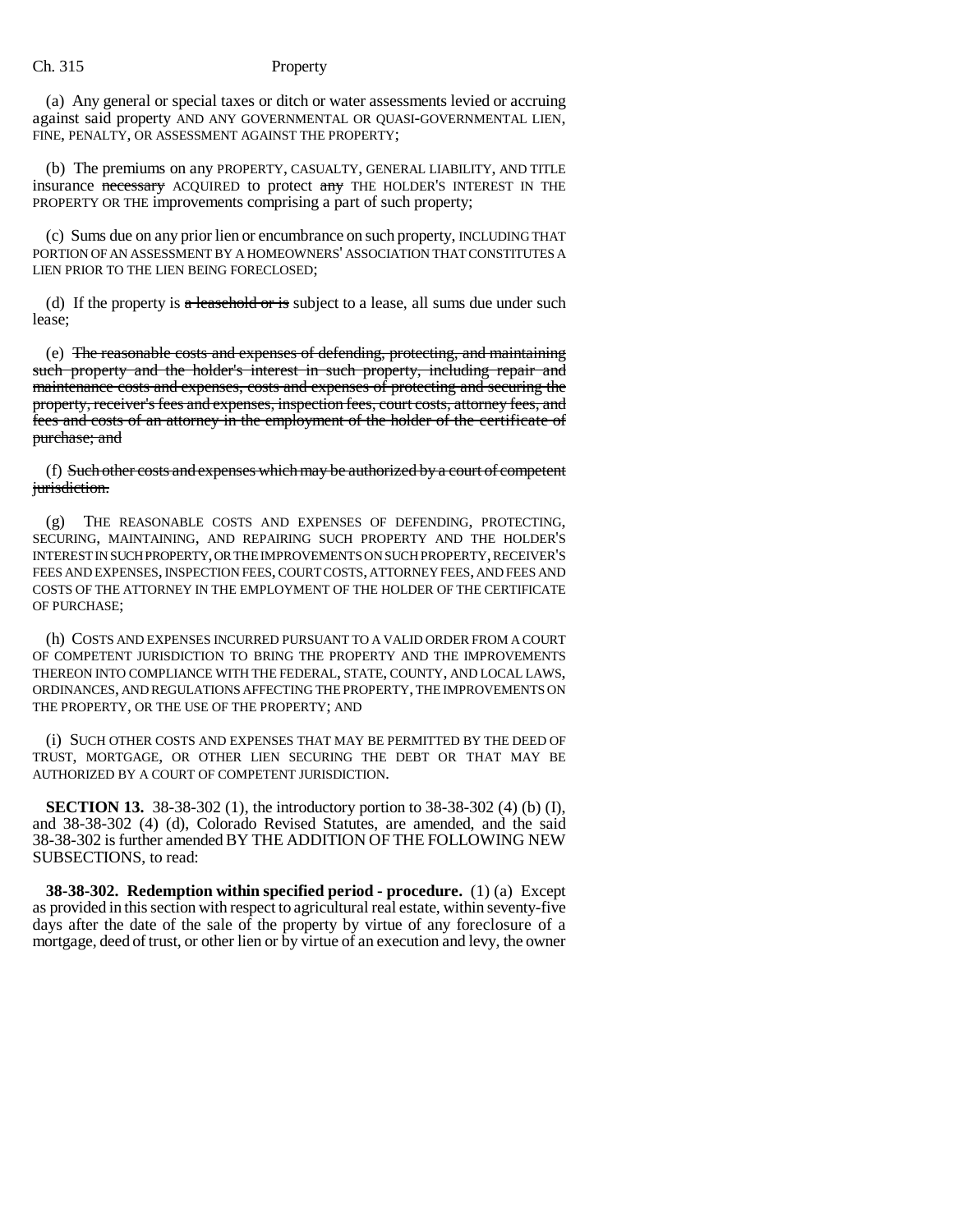of the property, or any other person liable after the foreclosure sale for the deficiency, may redeem the property sold by GIVING A WRITTEN NOTICE OF THE INTENTION TO REDEEM TO THE PUBLIC TRUSTEE OR SHERIFF CONDUCTING THE SALE AT LEAST FIFTEEN CALENDAR DAYS PRIOR TO THE END OF THE REDEMPTION PERIOD PROVIDED IN THIS SECTION AND paying to the public trustee or sheriff PRIOR TO THE END OF THE REDEMPTION PERIOD the sum for which the property was sold with interest from the date of sale, together with any taxes paid or other proper charges as now provided by law, with interest from the date such expense was paid OR SUCH OTHER SUM AS IS SPECIFIED IN SUBSECTION (1.6) OF THIS SECTION. Such interest shall be charged at the default rate if specified in the original instrument EVIDENCE OF DEBT, DEED OF TRUST, OR MORTGAGE or, if not so specified, at the regular rate specified in the original instrument EVIDENCE OF DEBT, DEED OF TRUST, OR MORTGAGE. For the purposes of this section, "other proper charges" includes those costs and expenses paid INCURRED by the holder of a certificate of purchase as permitted by section 38-38-301 (1) for which said holder has filed with the public trustee or sheriff conducting the sale receipts OR INVOICES evidencing such payments COSTS AND EXPENSES AND AN AFFIDAVIT VERIFYING THAT SUCH COSTS AND EXPENSES WERE ACTUALLY INCURRED.

(b) THE PUBLIC TRUSTEE OR SHERIFF CONDUCTING THE SALE MAY ACCEPT A WRITTEN NOTICE OF THE INTENTION TO REDEEM AND THE SUM NECESSARY TO REDEEM AFTER FIFTEEN CALENDAR DAYS PRIOR TO THE END OF THE REDEMPTION PERIOD, BUT PRIOR TO THE END OF THE REDEMPTION PERIOD, UPON RECEIPT OF WRITTEN AUTHORIZATION FROM THE ATTORNEY FOR THE HOLDER OF THE CERTIFICATE OF PURCHASE ACCORDING TO THE RECORDS OF THE OFFICER CONDUCTING THE SALE, OR IF NO ATTORNEY IS SHOWN, THEN THE HOLDER OF THE CERTIFICATE OF PURCHASE.

(1.5) UPON RECEIPT BY THE PUBLIC TRUSTEE OR SHERIFF CONDUCTING THE SALE OF THE NOTICE OF INTENTION TO REDEEM FILED BY A PERSON AUTHORIZED TO REDEEM UNDER THIS SECTION, THE PUBLIC TRUSTEE OR SHERIFF SHALL PROMPTLY TRANSMIT BY MAIL OR BY TELEFAX TRANSMISSION TO THE ATTORNEY FOR THE HOLDER OF THE CERTIFICATE OF PURCHASE ACCORDING TO THE RECORDS OF THE OFFICER CONDUCTING THE SALE, OR IF NO ATTORNEY IS SHOWN, THEN TO SUCH HOLDER, A WRITTEN REQUEST FOR A STATEMENT OF ALL SUMS NECESSARY TO REDEEM THE SALE. THE STATEMENT SHALL INCLUDE THE AMOUNTS REQUIRED TO REDEEM IN ACCORDANCE WITH THIS SECTION.

(1.6) (a) THE HOLDER OF A CERTIFICATE OF PURCHASE SHALL SUBMIT AN INITIAL STATEMENT WITH THE PUBLIC TRUSTEE OR SHERIFF CONDUCTING THE SALE SEVEN CALENDAR DAYS OR MORE PRIOR TO THE END OF THE PERIOD SPECIFIED FOR REDEMPTION IN SUBSECTION (1) OR (3) OF THIS SECTION, OR WITHIN TEN CALENDAR DAYS FOLLOWING RECEIPT BY THE PUBLIC TRUSTEE OR SHERIFF OF THE NOTICE OF INTENTION TO REDEEM FILED IN ACCORDANCE WITH THIS SECTION, WHICHEVER IS EARLIER, OF ALL SUMS NECESSARY TO REDEEM AS OF THE DATE OF SUCH STATEMENT, TOGETHER WITH THE PER DIEM INTEREST ACCRUING THEREAFTER AND THE INTEREST RATE ON WHICH SUCH AMOUNT IS BASED. THE STATEMENT MAY BE AMENDED FROM TIME TO TIME BY THE HOLDER OF A CERTIFICATE OF PURCHASE TO REFLECT ADDITIONAL SUMS ADVANCED AS ALLOWED BY STATUTE, BUT IN NO EVENT SHALL THE STATEMENT BE AMENDED AFTER THE SEVENTH CALENDAR DAY PRIOR TO THE END OF THE PERIOD SPECIFIED FOR REDEMPTION.

(b) IF THE HOLDER OF THE CERTIFICATE OF PURCHASE FAILS TO SUBMIT THE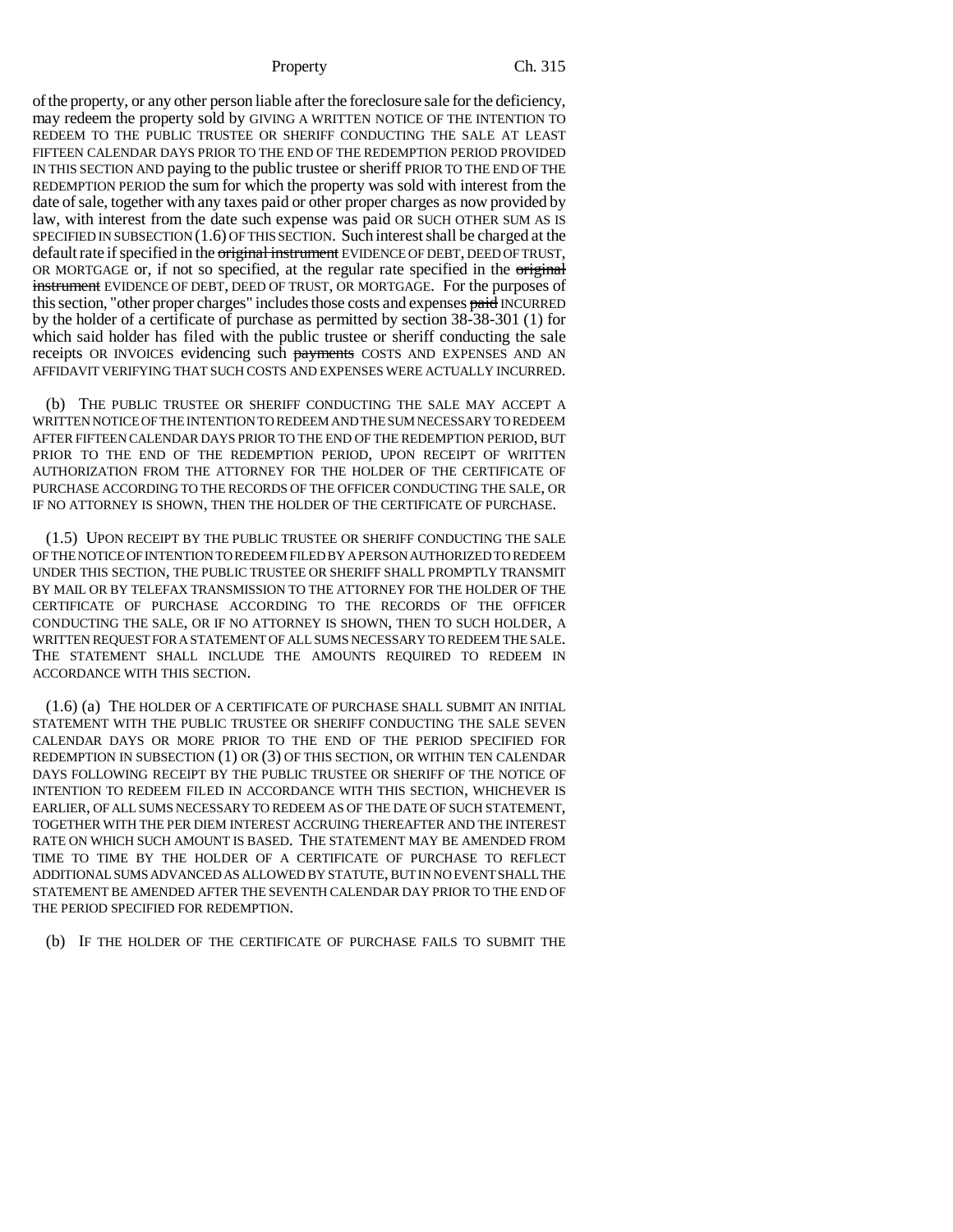WRITTEN STATEMENT TO THE PUBLIC TRUSTEE OR SHERIFF WITHIN THE PERIOD SPECIFIED IN PARAGRAPH (a) OF THIS SUBSECTION (1.6), THE OFFICER CONDUCTING THE SALE SHALL CALCULATE THE AMOUNT NECESSARY TO REDEEM BY ADDING TO THE SUCCESSFUL BID AN ESTIMATE OF ACCRUED INTEREST FROM THE SALE DATE TO THE DATE OF REDEMPTION. THE ESTIMATE OF ACCRUED INTEREST SHALL BE CALCULATED BY MULTIPLYING THE AMOUNT OF THE BID BY THE REGULAR RATE OF ANNUAL INTEREST SPECIFIED IN THE EVIDENCE OF DEBT, DEED OF TRUST, OR MORTGAGE, DIVIDED BY THREE HUNDRED SIXTY-FIVE, AND THEN MULTIPLIED BY THE NUMBER OF DAYS FROM THE SALE DATE THROUGH THE DATE OF REDEMPTION. THE OFFICER CONDUCTING THE SALE SHALL TRANSMIT BY MAIL OR BY TELEFAX TRANSMISSION TO THE PARTY FILING THE NOTICE OF INTENT TO REDEEM, PROMPTLY UPON RECEIPT, THE STATEMENT FILED BY THE CERTIFICATE OF PURCHASE HOLDER, OR IF NO SUCH STATEMENT IS FILED, THE OFFICER'S ESTIMATE OF THE REDEMPTION FIGURE, WHICH SHALL BE TRANSMITTED NO LATER THAN FIVE CALENDAR DAYS PRIOR TO THE END OF THE REDEMPTION PERIOD.

(c) ANY REDEMPTION UNDER THIS SECTION SHALL CONSTITUTE A FULL REDEMPTION AND SHALL BE DEEMED TO BE PAYMENT OF ALL SUMS TO WHICH THE HOLDER OF THE CERTIFICATE OF PURCHASE IS ENTITLED UNDER SECTIONS 38-38-301 (1) AND 38-38-302 (1). THE PUBLIC TRUSTEE OR SHERIFF SHALL HAVE NO LIABILITY WITH RESPECT TO ANY ACTION REQUIRED TO BE TAKEN UNDER SUBSECTION (1.5) OF THIS SECTION OR UNDER THIS SUBSECTION  $(1.6)$ .

(4) (b) (I) If it is not evident from the legal description contained in the mortgage or deed of trust that the real estate described therein is or is not agricultural real estate, the public trustee or sheriff shall accept as evidence, WHICH SHALL BE PROVIDED TO THE PUBLIC TRUSTEE OR SHERIFF PRIOR TO SALE, that the parcel is not agricultural real estate either:

(d) If at the time of recording of the mortgage or deed of trust, or at the time of the foreclosure sale, the property is, in whole or in part, either platted as a subdivision, or is both located within the incorporated limits of a town, city, or city and county, and OR is not valued and assessed as agricultural land, it shall be deemed for all purposes under this section, and against all persons, that such parcel is not agricultural real estate.

(4.5) IN THE CASE OF THE FILING OF A BANKRUPTCY PETITION UNDER THE FEDERAL BANKRUPTCY CODE OF 1978, TITLE 11 OF THE UNITED STATES CODE, AS AMENDED, DURING THE OWNER'S REDEMPTION PERIOD THAT AFFECTS A PENDING FORECLOSURE, THE REDEMPTION PERIOD IN THAT FORECLOSURE SHALL BE THE TIME PERIOD OTHERWISE PROVIDED BY THIS SECTION OR THE DURATION OF THE TIME PERIOD SPECIFIED UNDER THE PROVISIONS OF SECTION 108 (b) OF THE FEDERAL BANKRUPTCY CODE OF 1978, TITLE 11 OF THE UNITED STATE CODE, AS AMENDED, OR ANY SUCCESSOR STATUTE, WHICHEVER IS THE LAST TO EXPIRE.

**SECTION 14.** 38-38-303 (1), (2), and (4), Colorado Revised Statutes, are amended, and the said 38-38-303 is further amended BY THE ADDITION OF THE FOLLOWING NEW SUBSECTIONS, to read:

**38-38-303. Time of redemption by lienor.** (1) If no redemption is made within the redemption period provided for in section 38-38-302, the lienor having the senior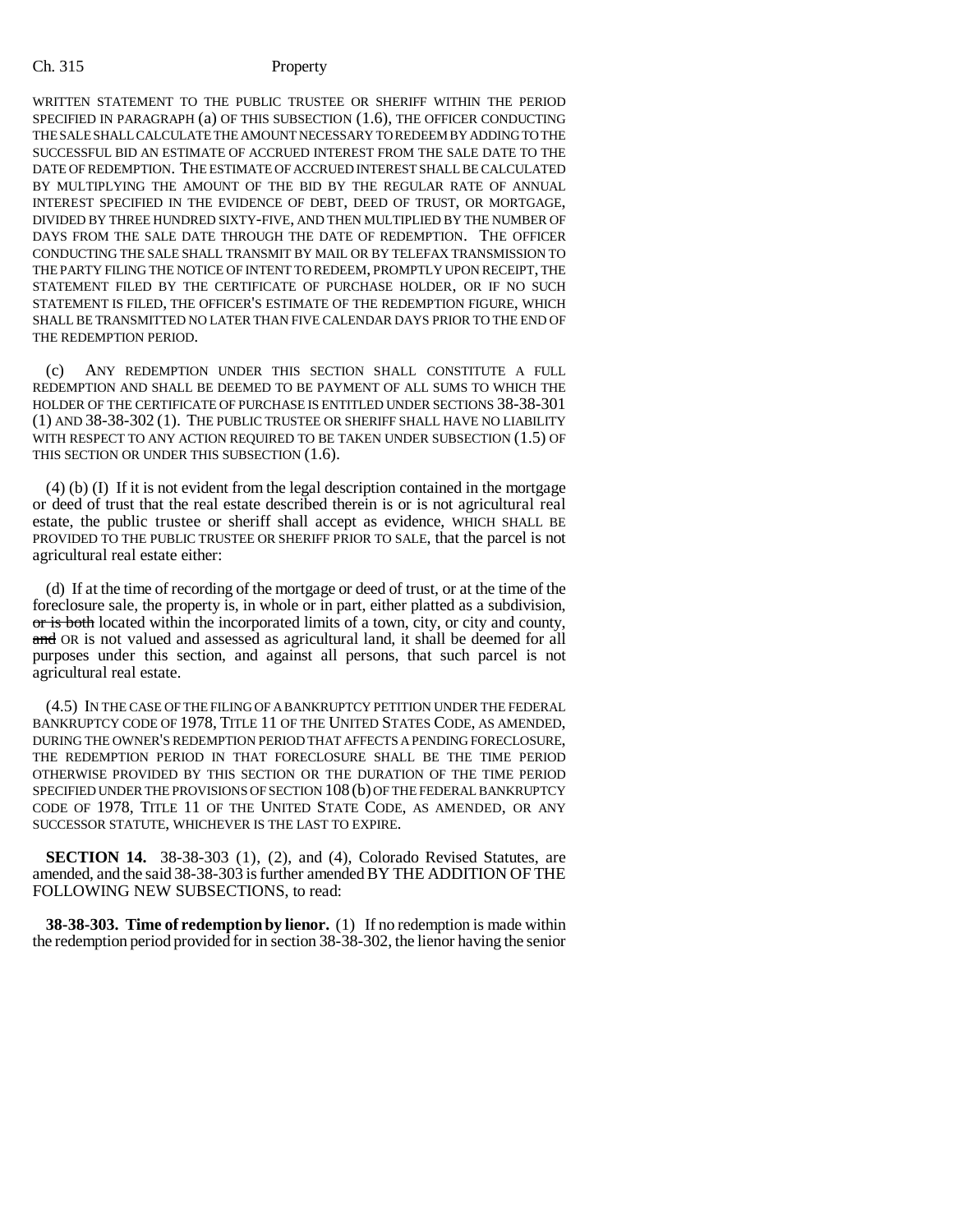lien, according to the records of the county clerk and recorder's office of the county where the property is located, on the sold property or some part thereof subsequent to the lien upon which such sale was held may redeem within ten days after the expiration of the redemption period provided for in section 38-38-302 by paying to the public trustee or sheriff the redemption amount required by section 38-38-302, and each subsequent lienor in succession shall have and be allowed a five-day period to redeem, according to the priority of his OR HER lien, and may redeem within the five-day period allotted to him OR HER by paying to the public trustee or sheriff the redemption amount paid by the next prior redeeming lienor, with interest, plus the amount claimed in the affidavit of the prior redeeming lienor as provided for in subsection  $(4)$  SUBSECTIONS  $(1.5)$  AND  $(4)$  of this section, including the per diem amount through the date payment is made or, if no lienor prior to himself OR HERSELF has redeemed, by paying to the public trustee or sheriff the redemption amount required by section 38-38-302.

(1.5) IF THE REDEEMING LIENOR IS THE IDENTICAL PERSON OR ENTITY AS THE PRIOR REDEEMING LIENOR AS EVIDENCED BY THE INSTRUMENTS REFERRED TO IN SUBSECTION (2) OF THIS SECTION, REGARDLESS OF THE NUMBER OF CONSECUTIVE LIENS HELD BY THE REDEEMING LIENOR, THE REDEEMING LIENOR SHALL NOT PAY TO THE PUBLIC TRUSTEE OR SHERIFF THE REDEMPTION AMOUNT PAID BY THAT IDENTICAL PERSON OR ENTITY AS THE PRIOR REDEEMING LIENOR AND SHALL BE REQUIRED ONLY TO PAY TO THE PUBLIC TRUSTEE OR SHERIFF THE COSTS AND FEES REQUIRED FOR SUCH REDEMPTION AND TO PROVIDE THE AFFIDAVIT PROVIDED FOR IN SUBSECTION (4) OF THIS SECTION.

(2) (a) No lienor is entitled to redeem unless  $\overline{\text{his}}$ :

(I) SUCH LIENOR'S lien IS EITHER A MORTGAGE OR DEED OF TRUST OR IS CREATED OR RECOGNIZED BY STATE OR FEDERAL STATUTE OR BY JUDGMENT FROM A COURT OF COMPETENT JURISDICTION;

(II) SUCH LIENOR'S LIEN appears by instruments duly recorded or filed as permitted by law and unless WITHIN THE TIME FOR FILING A NOTICE OF INTENT TO REDEEM PROVIDED FOR IN SECTION 38-38-302;

(III) SUCH LIENOR HAS, within the redemption period TIME FOR FILING A NOTICE OF INTENT TO REDEEM provided for in section 38-38-302, he files FILED a notice with the public trustee or sheriff making the sale attaching ADVISING THE PUBLIC TRUSTEE OR SHERIFF OF SUCH LIENOR'S INTENTION TO REDEEM;

(IV) SUCH LIENOR HAS ATTACHED TO THE NOTICE TO REDEEM, a true and correct copy of such recorded instruments evidencing his THE lien AND ANY ASSIGNMENT OF THE LIEN with evidence of recording affixed by the county clerk and recorder's office; and advising of his intention to redeem. No lienor shall be entitled to redeem under this section unless his lien appears by an instrument so recorded or filed prior to the expiration of the period of redemption provided for in section 38-38-302.; AND

(V) SUCH LIENOR HAS ATTACHED TO THE NOTICE OF INTENT TO REDEEM AN AFFIDAVIT OF THE LIENOR, SIGNED BY THE REDEEMING LIENOR OR SUCH LIENOR'S ATTORNEY, SETTING FORTH THE AMOUNT REQUIRED TO REDEEM SUCH LIENOR'S LIEN.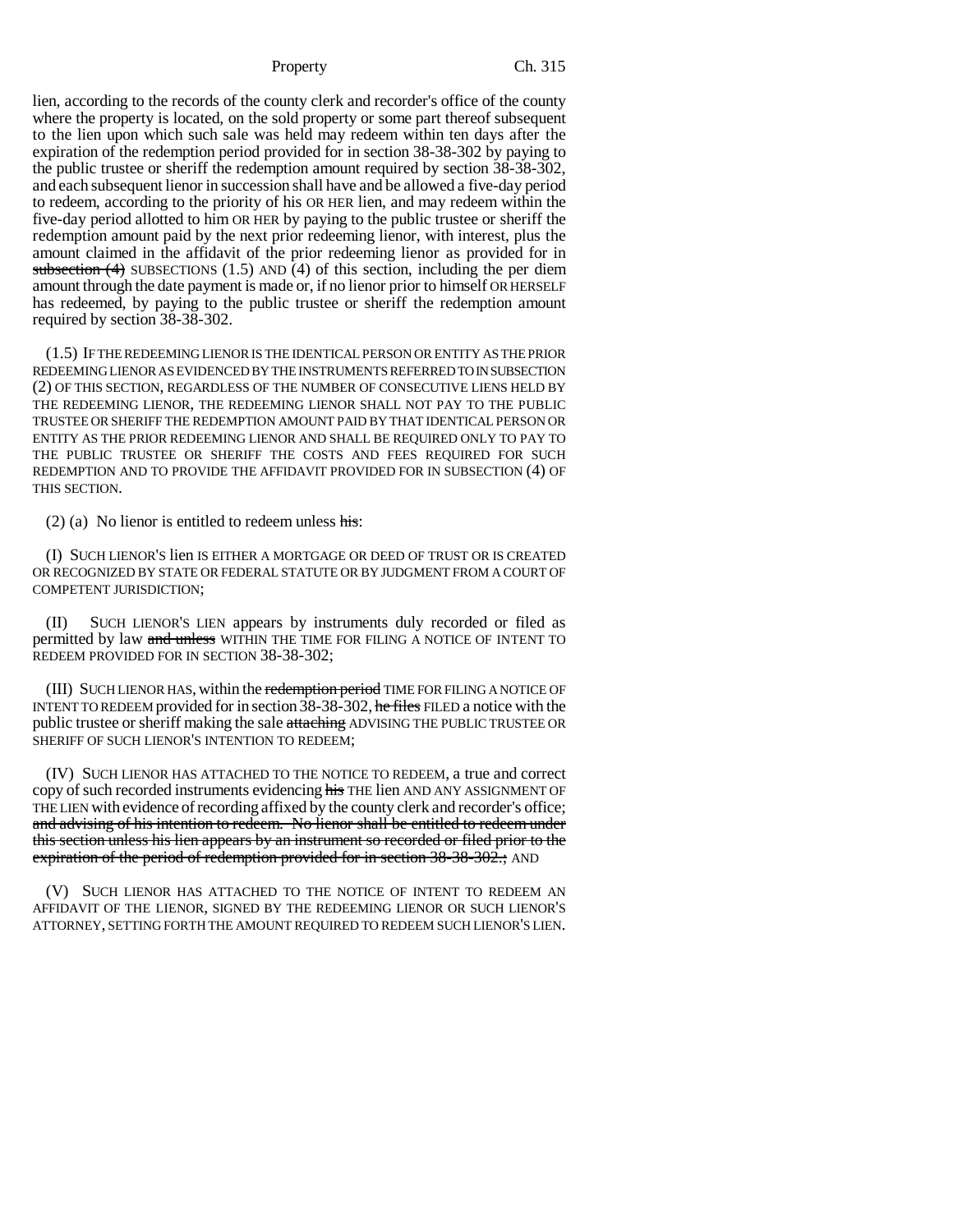### Ch. 315 Property

(b) NOTWITHSTANDING ANY OTHER PROVISION OF THIS SUBSECTION (2), ANY CONSENSUAL LIEN AS DEFINED IN PARAGRAPH (d) OF THIS SUBSECTION (2) ENCUMBERING THE SOLD PROPERTY SHALL BE RECORDED NOT LESS THAN FIFTEEN CALENDAR DAYS PRIOR TO THE END OF THE OWNER'S REDEMPTION PERIOD IN ORDER FOR THE HOLDER OF SUCH CONSENSUAL LIEN TO HAVE ANY RIGHT TO REDEEM UNDER THIS SECTION.

(c) IF MORE THAN THREE CONSENSUAL LIENS ENCUMBERING THE SOLD PROPERTY ARE RECORDED AFTER THE RECORDING OF THE NOTICE OF ELECTION AND DEMAND, ONLY THE HOLDERS OF THE THREE MOST SENIOR OF SUCH CONSENSUAL LIENS WHO HAVE FILED TIMELY NOTICES OF INTENTION TO REDEEM WITH THE PUBLIC TRUSTEE UNDER PARAGRAPH (a) OF THIS SUBSECTION (2) SHALL HAVE A RIGHT TO REDEEM. THE PRIORITY OF REDEMPTION FOR THE HOLDERS OF THE THREE CONSENSUAL LIENS SHALL BE DETERMINED BY THE ORDER OF RECORDING OF SUCH CONSENSUAL LIENS.

(d) AS USED IN THIS SECTION, "CONSENSUAL LIEN" MEANS ANY CONVEYANCE OF AN INTEREST IN REAL PROPERTY GRANTED BY THE OWNER OF THE PROPERTY, AFTER THE RECORDING OF A NOTICE OF ELECTION AND DEMAND, THAT IS NOT AN ABSOLUTE CONVEYANCE OF FEE TITLE IN AND TO THE PROPERTY, WITHOUT RIGHTS OF RECISSION, REVERTER, OR REMAINDER. "CONSENSUAL LIEN" INCLUDES, BUT IS NOT LIMITED TO, ALL DEEDS OF TRUST, MORTGAGES OR OTHER ASSIGNMENTS, ENCUMBRANCES OR CONVEYANCES AS SECURITY FOR THE PERFORMANCE OF THE GRANTEE, AND ALL OPTIONS, LEASES, EASEMENTS, AND CONTRACTS, INCLUDING THOSE SPECIFIED IN SECTION 38-38-305. "CONSENSUAL LIEN" DOES NOT INCLUDE LIENS SPECIFIED IN SECTION 38-38-306 OR 38-33.3-316.

(4) A lienor redeeming shall pay to the public trustee or sheriff the amount required to redeem and shall deliver to such official an affidavit of himself THE LIENOR or his agent SUCH LIENOR'S ATTORNEY showing the amount owing on such lien INCLUDING THOSE COSTS AND EXPENSES ACTUALLY INCURRED WHICH ARE PERMITTED BY SUBSECTION (5) OF THIS SECTION FOR WHICH SUCH LIENOR HAS FILED WITH THE PUBLIC TRUSTEE OR SHERIFF CONDUCTING THE SALE RECEIPTS OR INVOICES EVIDENCING SUCH COSTS AND EXPENSES AND AN AFFIDAVIT VERIFYING THAT SUCH COSTS AND EXPENSES WERE ACTUALLY INCURRED as of the last day of the owner's redemption period with the per diem amount that shall accrue thereafter. IF, FOLLOWING THE END OF THE OWNER'S REDEMPTION PERIOD, THE AMOUNT OWING UNDER THE REDEEMING LIENOR'S LIEN CHANGES FROM THE AMOUNT SHOWN ON THE AFFIDAVIT PREVIOUSLY DELIVERED TO THE PUBLIC TRUSTEE OR SHERIFF, SUCH REDEEMING LIENOR MAY, AT ANY TIME PRIOR TO SUCH REDEEMING LIENOR'S REDEMPTION, SUBMIT A REVISED OR CORRECTED AFFIDAVIT. IT SHALL NOT BE THE RESPONSIBILITY OF THE PUBLIC TRUSTEE OR SHERIFF TO REQUEST A REVISED OR CORRECTED AFFIDAVIT FROM THE REDEEMING LIENOR.

(5) A redeeming lienor may pay the following:

(a) THE PREMIUMS ON ANY PROPERTY, CASUALTY, GENERAL LIABILITY, AND TITLE INSURANCE ACQUIRED TO PROTECT THE HOLDER'S INTEREST IN THE PROPERTY OR THE IMPROVEMENTS COMPRISING A PART OF SUCH PROPERTY; AND

(b) AT ANY TIME AFTER RECEIVING A CERTIFICATE OF REDEMPTION AND DURING THE PERIOD OF REDEMPTION SPECIFIED IN SUBSECTION (1) OF THIS SECTION: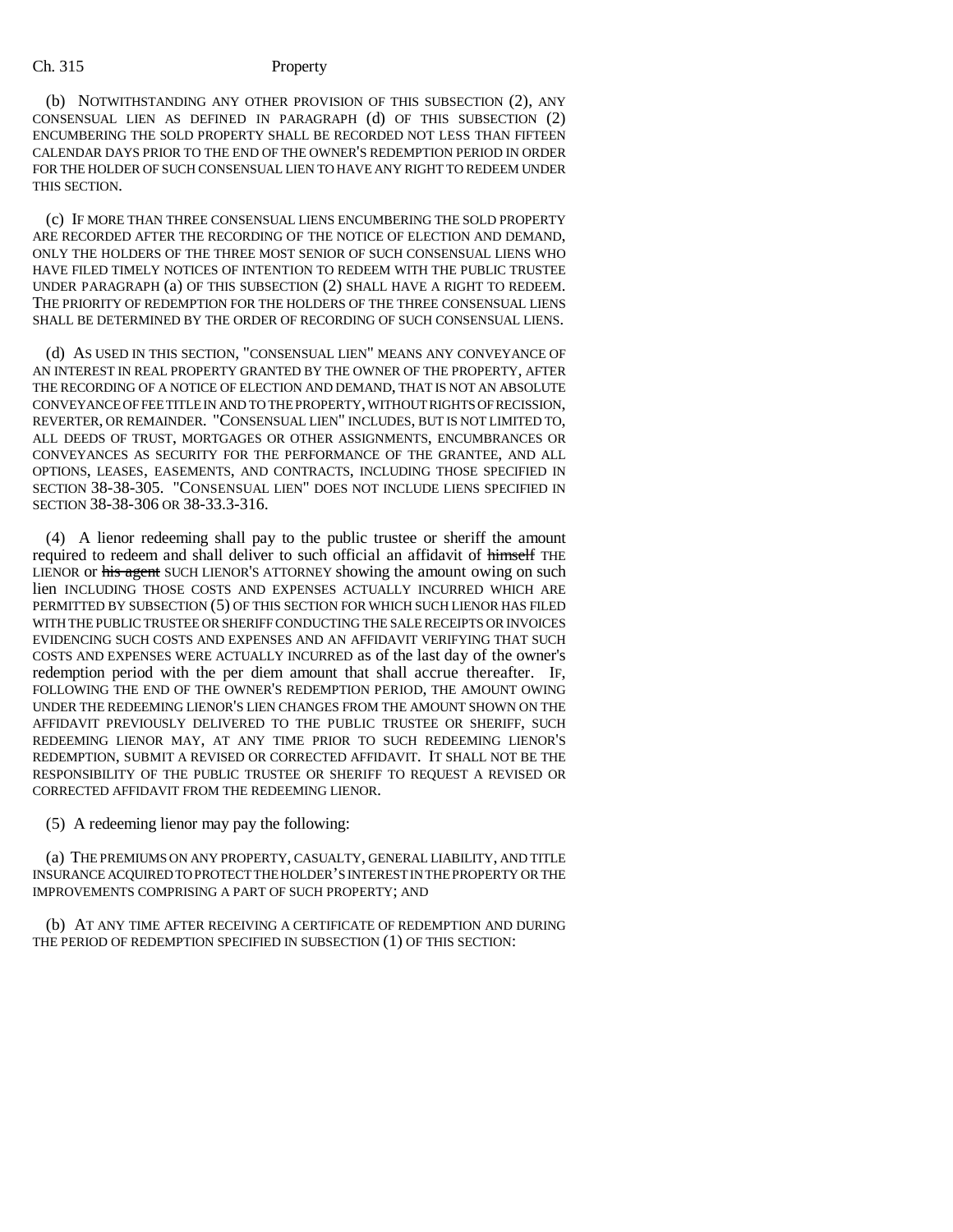(I) ANY GENERAL OR SPECIAL TAXES OR DITCH OR WATER ASSESSMENTS LEVIED OR ACCRUING AGAINST SAID PROPERTY AND ANY GOVERNMENTAL OR QUASI-GOVERNMENTAL LIEN, FINE, PENALTY, OR ASSESSMENT AGAINST THE PROPERTY;

(II) SUMS DUE ON ANY PRIOR LIEN OR ENCUMBRANCE ON SUCH PROPERTY, INCLUDING THAT PORTION OF AN ASSESSMENT BY A HOMEOWNER'S ASSOCIATION THAT CONSTITUTES A LIEN PRIOR TO THE LIEN BEING FORECLOSED; AND

(III) IF THE PROPERTY IS SUBJECT TO A LEASE, ALL SUMS DUE UNDER SUCH LEASE.

(6) THE PUBLIC TRUSTEE OR SHERIFF SHALL HAVE NO OBLIGATION TO VERIFY OR CONFIRM THE ACCURACY OR PROPRIETY OF AMOUNTS CLAIMED DUE BY A REDEEMING LIENOR ON THE AFFIDAVIT DESCRIBED IN SUBSECTION (4) OF THIS SECTION.

(7) IN THE EVENT AN AGGRIEVED PERSON CONTESTS THE AMOUNT SET FORTH IN A REDEEMING LIENOR'S AFFIDAVIT AS DESCRIBED IN SUBSECTION (4) OF THIS SECTION AND A COURT DETERMINES THAT SUCH REDEEMING LIENOR MADE A MATERIAL MISSTATEMENT OF THE AMOUNT DUE WITH RESPECT TO SUCH REDEEMING LIENOR'S LIEN, SUCH COURT SHALL, IN ADDITION TO OTHER RELIEF, AWARD TO THE AGGRIEVED PERSON SUCH AGGRIEVED PERSON'S COURT COSTS AND REASONABLE ATTORNEY FEES.

(8) A LIENOR HOLDING A LIEN ON LESS THAN ALL OF THE PROPERTY SOLD AT FORECLOSURE OR AGAINST A PARTIAL INTEREST IN THE PROPERTY SHALL REDEEM THE ENTIRE PROPERTY. THERE SHALL BE NO PARTIAL REDEMPTIONS PERMITTED UNDER THIS PART 3. THE PRIORITY OF LIENS FOR THE PURPOSE OF THIS SECTION SHALL BE DETERMINED WITHOUT CONSIDERATION OF THE FACT THAT THE LIEN RELATES TO A PORTION OF THE PROPERTY OR TO A PARTIAL INTEREST THEREIN.

**SECTION 15.** The introductory portion to 38-38-402 (1), Colorado Revised Statutes, is amended to read:

**38-38-402. Certificate of redemption - contents.** (1) The public trustee or sheriff to whom the redemption money is paid UNDER SECTION 38-38-302 OR SECTION 38-38-303 shall execute and deliver an original certificate of redemption to the person redeeming and record a duplicate certificate of redemption containing:

**SECTION 16.** 38-39-102 (3) (c), Colorado Revised Statutes, is amended to read:

**38-39-102. When liens of deeds of trust shall be released.** (3) With respect to either subsection (1) or (2) of this section, if such original evidence of debt cannot be produced, the public trustee may accept one of the following in lieu thereof:

(c) An indemnification agreement from a title insurance company licensed and qualified in Colorado in a form acceptable to the public trustee indemnifying the public trustee from any and all damages as the result of issuing such release accompanied by an affidavit executed by an officer of the title insurance company stating that the title insurance company has caused the indebtedness secured by the deed of trust to be satisfied in full OR, IN THE CASE OF A PARTIAL RELEASE, TO THE EXTENT REQUIRED BY THE HOLDER OF THE INDEBTEDNESS.